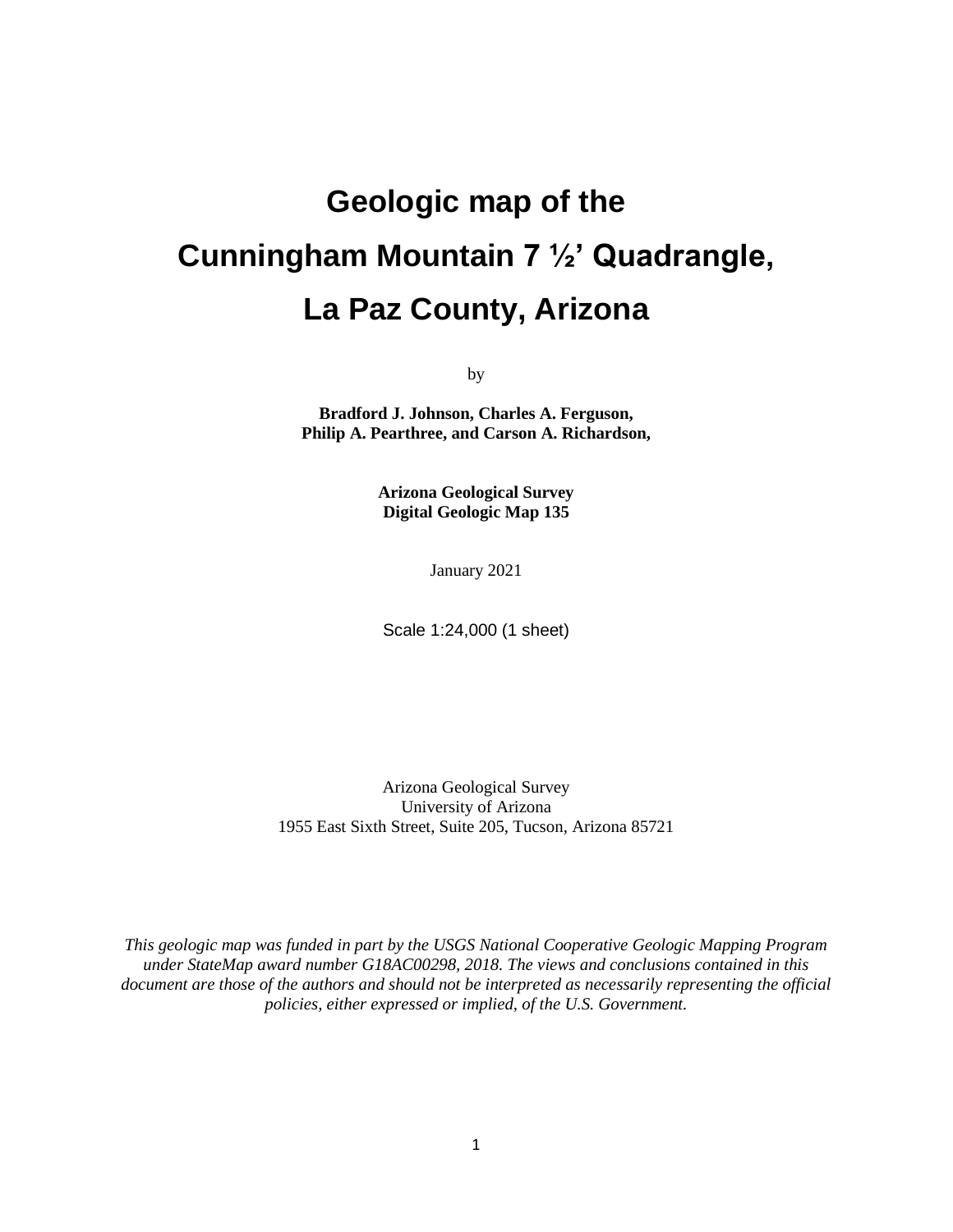## **Introduction**

This map depicts the bedrock and surficial geology of the Cunningham Mountain 7 ½' quadrangle in the lower Colorado River Valley, La Paz County, southwestern Arizona. The map area encompasses part of the southern Dome Rock Mountains and eastern piedmont. The southern half of the quadrangle is on the Yuma Proving Ground, administered by the U.S. Army, which granted us access to the area. Our mapping is part of a multi-year AZGS effort to map the bedrock and basin geology in the lower Colorado River Valley (e.g., Gootee et al., 2016; Spencer et al., 2016; Johnson et al., 2017; Ferguson et al., 2018). This geologic map complements 7 previous Arizona Geological Survey 7 ½' quadrangle mapping projects in this general area, and the geologic map of the Trigo Pass 7  $\frac{1}{2}$  quadrangle immediately to the south (Ferguson and Pearthree, 2021).

## **Surficial Geology**

Surficial deposits of the map record the late Miocene and younger geologic history of this region. Limited deposits in the bedrock valleys in the western part the map area, which drain west to the Colorado River, consist of late Miocene to Pliocene alluvial fan deposits and Quaternary surficial deposits. The older alluvial fan deposits record a period of gradual basin filling, culminating in maximum basin filling around ~5 Ma when Colorado River water and sediment abruptly arrived in this region (House et al., 2008; Crow et al., 2018). None of the old fan deposits in this quadrangle have direct relationships with Colorado River deposits – they are all inboard (east) of the highest preserved Colorado River deposits. Based on their general characteristics they are correlative with fan deposits mapped in adjacent quadrangles that pre-date and immediately post-date the arrival of the river. Inset Quaternary alluvial fans and terraces record subsequent periods of piedmont aggradation and incision through the late Pliocene and Quaternary. Processes driving these variations are changes in base level due to Colorado River aggradation and incision, and climate changes that altered the quantity of sediment supplied from the mountains and the ability of tributary fluvial systems to transport that sediment.

The geomorphology of the broad eastern piedmont in the map area is dramatically different. These fluvial systems are part of the upper watershed of Tyson Wash, a large, north-draining tributary of the Colorado River. There is no clear evidence that Quaternary base-level variations of the Colorado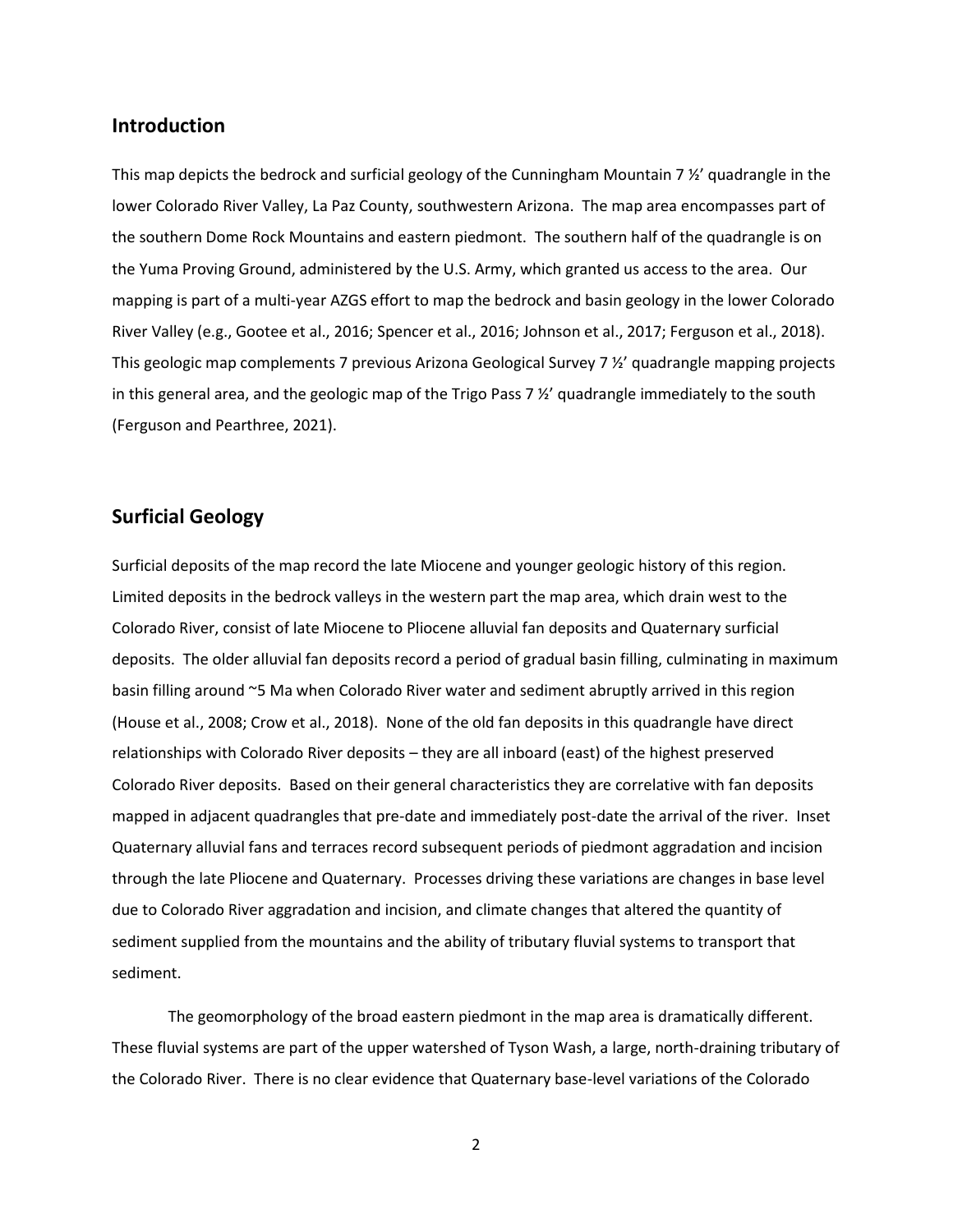River have substantially impacted this area. The valley floor in this region is broad and minimally dissected, covered with Holocene or late Pleistocene deposits. Older Pleistocene deposits are only found in limited upper piedmont areas adjacent to the mountains, and even in those areas all of the exposed deposits are probably middle Pleistocene and younger. The extent of young deposits in these upper piedmont areas is variable, but Holocene deposition is widespread in middle and lower piedmont areas. Coarse to very coarse, relatively young debris flow deposits are abundant in steep mountain valleys and at their mouths, a testament to the occurrence of rare extreme precipitation events in this arid region.

None of the Quaternary units are directly dated, but in the lower Colorado River Valley Qi3 deposits were graded to the maximum Colorado River aggradation recorded by the Chemehuevi Formation, 50-100 ka (Malmon et al., 2011). Ages of older and younger Quaternary deposits and associated alluvial surfaces are estimated based on topographic position in the landscape and surface and soil characteristics.

## **Bedrock Geology**

All rocks exposed in the Cunningham Mountain quadrangle are Mesozoic in age, belonging to two major sequences that crop out in several mountain ranges in western Arizona and southeastern California (Figure 1): a Jurassic magmatic complex (Dome Rock volcanic assemblage) and an overlying Upper Jurassic(?) to Upper Cretaceous clastic sedimentary succession (McCoy Mountains Formation). The Dome Rock sequence (Tosdal et al., 1989) includes thick rhyodacitic ignimbrites and lavas overlain by volcaniclastic units. The McCoy Mountains Formation is a succession of sandstone, siltstone, mudstone and conglomerate up to at least 7 km thick (Harding and Coney, 1985; Stone and Pelka, 1989; Tosdal and Stone, 1994). The Mesozoic rocks have all been deformed and metamorphosed in greenschist facies. In this map area they generally form a southeast-dipping homocline.

#### *Stratigraphic Relationships*

Tosdal and Stone (1994) outlined evidence for a disconformity between the Jurassic volcanic assemblage and the McCoy Mountains Formation in the Dome Rock Mountains, and their observations are corroborated by our mapping. Northeast of Copper Bottom Pass the Dome Rock assemblage comprises a thick rhyodacitic volcanic succession (unit Jv), an overlying rhyolite unit (Jvr), and an upper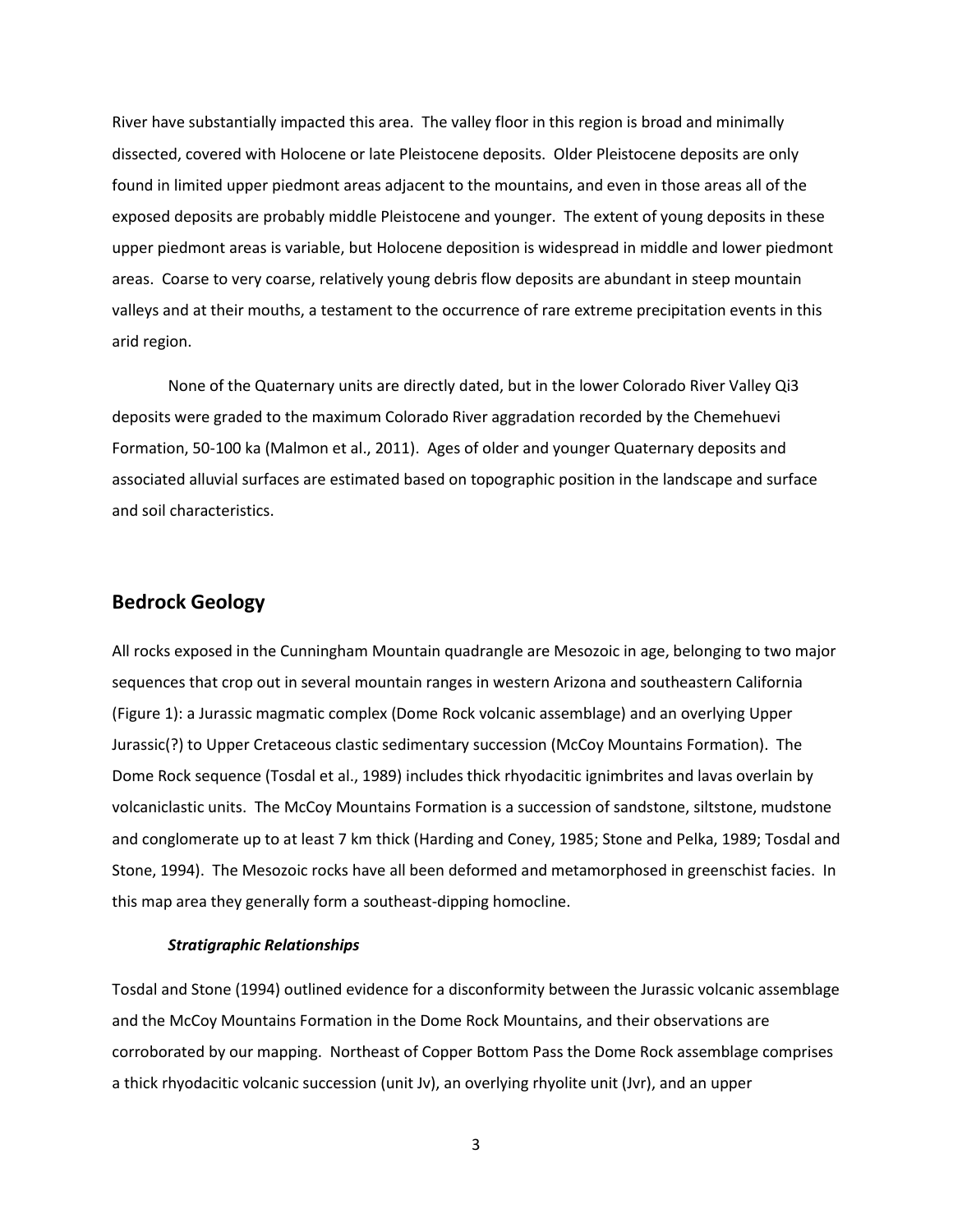

Figure 1. Geologic map showing the distribution of the McCoy Mountains Formation and correlative rocks. The Colorado River (Blue dashed line) is the boundary between western Arizona (AZ) and southeastern California (CA). Names of mountain ranges and the town of Blythe, CA, are shown. Map is simplified from Spencer et al. (2011).

volcaniclastic unit (Jvc) of variable thickness. The contact between the volcaniclastic unit and the McCoy Mountains Formation is sharp and apparently concordant. Southwest of a major fault at Copper Bottom Pass the basal sandstone of the McCoy Mountains Formation overlies the rhyodacite unit and a much thinner, discontinuous succession of volcaniclastic rocks. The contact has up to 3 m of local relief. McCoy sandstone units are the same thickness on both sides of the Copper Bottom fault (Harding, 1982), yet the upper part of the Jurassic volcanic section is missing on the southwest side. These observations led Tosdal and Stone (1994) to recognize that the Copper Bottom fault must have a complex history that includes displacement prior to deposition of the McCoy Mountains Formation and later reactivation.

Zircons from a subvolcanic intrusion, ignimbrite, and rhyolite within the Dome Rock assemblage (representing progressively shallower levels in units Jv and Jvr) have been dated using U-Pb sensitive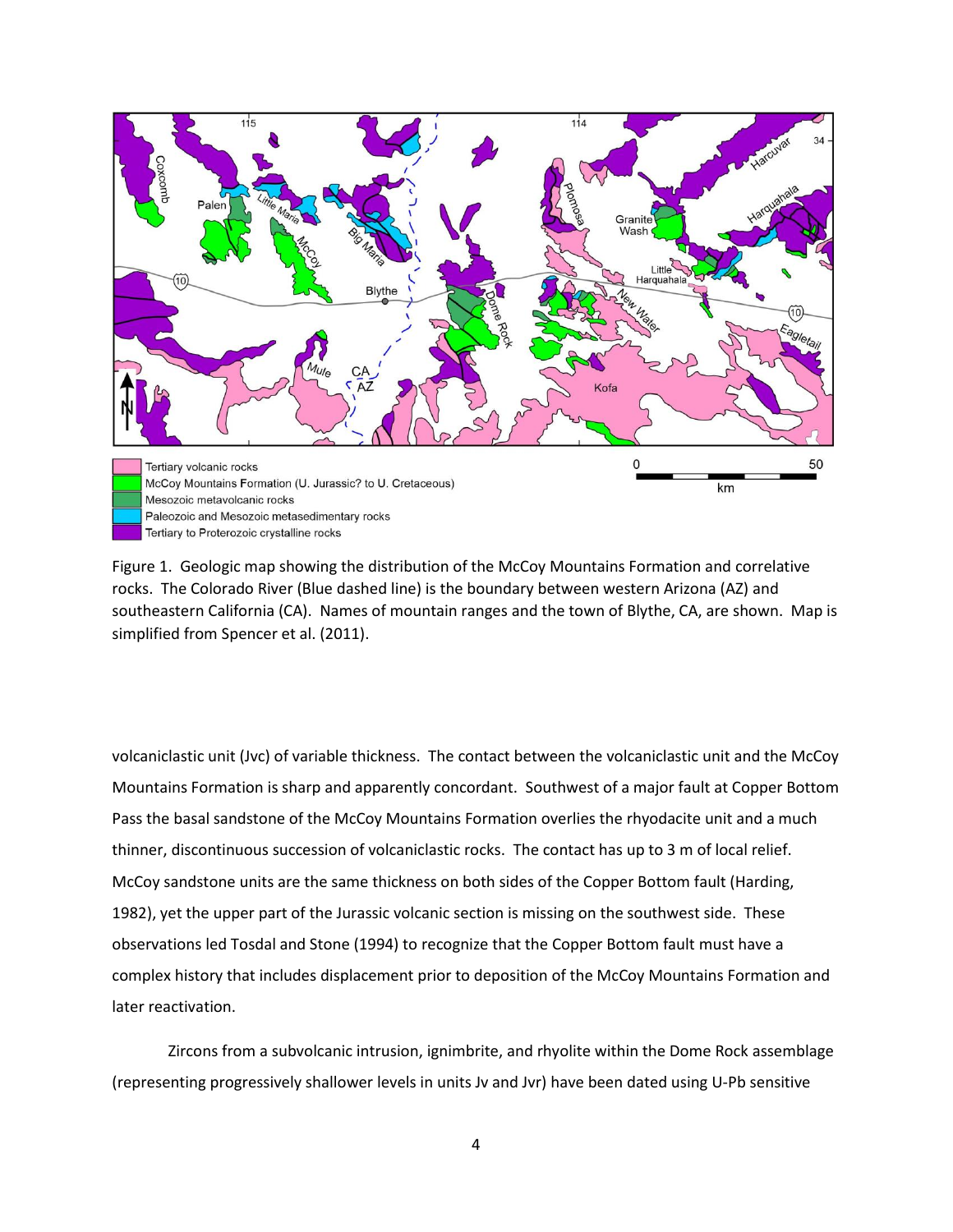high-resolution ion microprobe–reverse geometry (SHRIMP-RG) methods (Tosdal and Wooden, 2015), all yielding Middle Jurassic ages: 170.8 ± 1.0 Ma, 170.7 ± 1.1 Ma, and 170.4 ± 1.2 Ma, respectively. As part of the current study, new U-Pb zircon data were obtained by laser ablation–inductively coupled plasma mass spectrometry (LA-ICPMS) from a tuff in the upper part of the Dome Rock succession (unit Jrt; Johnson et al., in prep). The weighted mean from 32 dates is  $160 \pm 2$  Ma. The interpreted maximum depositional age, based on the youngest zircon analysis, is 152  $\pm$  3 Ma. The upper part of the Dome Rock assemblage is therefore considered to be of Late Jurassic age.

The age of initial deposition of the McCoy Mountains Formation is problematic. Detrital zircons from quartzose sandstone of Basal Sandstone member 1 in the McCoy Mountains (equivalent to unit KJm1 here) are mostly Proterozoic, with smaller components of Paleozoic and Early Jurassic zircons indicating maximum depositional ages of about 179 to 183 Ma (SHRIMP-RG analyses; Barth et al., 2004). In contrast, the youngest detrital zircons from the lower part of Sandstone member 2 (unit KJm2) indicate a maximum depositional age of  $116.5 \pm 0.9$  Ma for that part of the succession, and the youngest detrital zircons decrease in age up-section to 84.1 ± 3.0 Ma. Spencer et al. (2011) obtained a maximum depositional age of 80.2 ± 1.8 Ma from detrital zircons in the upper part of the succession in the Dome Rock Mountains (LA-ICPMS analyses). And a tuff (unit Kt) within the Conglomerate member has yielded a U-Pb zircon (TIMS) lower-intercept date of 79 ± 2 Ma (Tosdal and Stone, 1994; thermal ionization mass spectrometry analyses).

Barth et al. (2004) interpreted the detrital zircon ages to mean that 90 percent of the McCoy Mountains Formation was deposited between the middle Early Cretaceous and middle Late Cretaceous. They also noted a correlation between zircon populations and sandstone composition: Quartz-rich sandstones contain abundant Proterozoic and Paleozoic zircons and lack Cretaceous zircons, whereas relatively quartz-poor feldspathic sandstones contain abundant Mesozoic (including Cretaceous) zircons. They interpreted this to reflect a cratonic and miogeclinal provenance to the north for the quartz-rich sandstones, while the feldspathic sandstones contain sediment derived from the Cordilleran magmatic arc to the west. The Jurassic maximum depositional ages from Basal Sandstone member 1 leave open the possibility that the lower part of the formation is latest Upper Jurassic. This would require a slow rate of deposition of the quartz sandstone of KJm1, and suggests the possibility of a cryptic unconformity between KJm1 and KJm2.

In the Dome Rock Mountains, observations made in this study suggest that there is a gradual transition from the basal succession dominated by quartz-rich sandstone interbedded with subordinate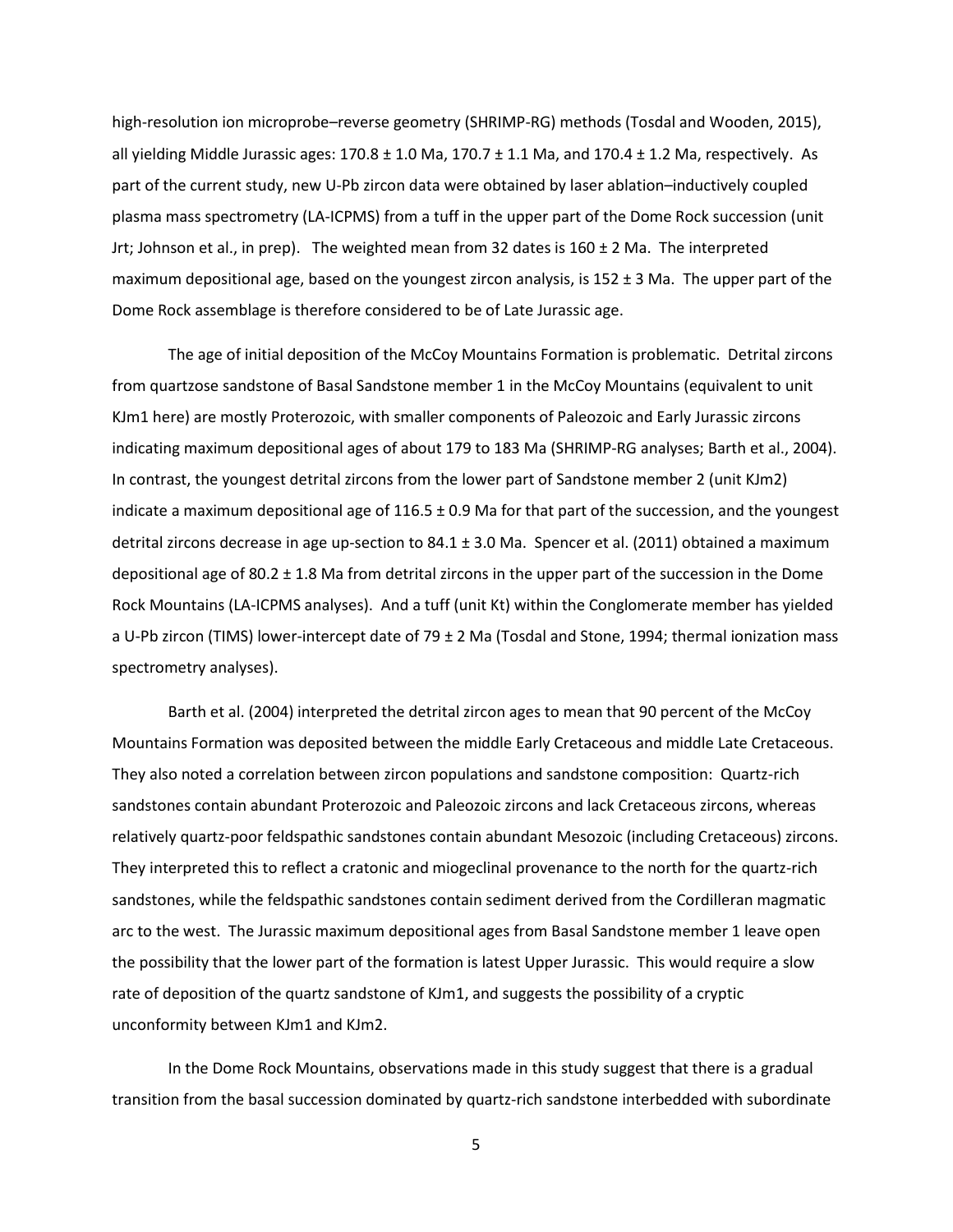siltstone and pelite (KJm1a) to quartz-rich sandstone interbedded with abundant calcareous siltstone and pelite (KJm1b) to rocks of these same lithofacies interbedded with fine-grained lithic-feldspathic sandstone (KJm2). In the upper part of KJm2, quartz-rich sandstone becomes rare and medium-grained lithic-feldspathic sandstone becomes more common, but no unconformity has been identified anywhere in this part of the section.

Harding and Coney (1985) observed that the Conglomerate member is the lowest unit of the McCoy Mountains Formation in which detrital K-feldspar occurs, marking a dramatic change in sedimentary provenance. Tosdal and Stone (1994) presented evidence for a significant unconformity at the base of the Conglomerate member in the Livingston Hills. In the Dome Rock Mountains, they observed that this unconformity is marked by the lateral pinching out and truncation of the underlying Mudstone member, with the Conglomerate member directly overlying Sandstone member 2 southwest of the truncation. The area of this truncation was mapped carefully during the present investigation. A previously unrecognized northwest-striking fault cuts across Sandstone member 2 (KJm2), the Mudstone member (Kmm), and the lower part of the Conglomerate member (Kmcl), displacing contacts so that they now exhibit over 400 m of left-lateral separation. The fault dips steeply northeast and is interpreted as a NE-side-down normal fault, requiring 150 to 300 m of throw to account for the strike separation. All of these units continue toward Ehrenberg Wash southwest of the fault. From northeastern exposures toward this area there is a notable increase in the abundance and thickness of sandstone units in the upper part of the Mudstone member Kmm, so that southwest of the fault its appearance is much like that of KJm2. Northeast of Cinnabar Mine, the contact between Kmm and Kmcl is characterized by local intertonguing (or possibly infaulting) of pelite and pebbly sandstone, and Kfeldspar was identified in a thin section from sandstone of the upper part of Kmm. From these relationships it is concluded that, while the contact between the Mudstone and Conglomerate members may represent an abrupt change in sediment provenance, it appears to be conformable here.

The lower part of the Conglomerate member (submember Kmcl) consists mainly of sandstone. The lowest thick and laterally continuous conglomerate layer marks the base of the middle submember (Kmcm), and the appearance of conglomerates containing abundant granitic clasts characterizes the upper submember (Kmcu). These subdivisions within the Conglomerate member are easily recognized in northeastern exposures (Tosdal and Stone, 1994), but they are less distinct farther southwest near Ehrenberg Wash where granitic clasts become more abundant generally in conglomerate throughout the member, and conglomerate units form a greater proportion of the section. This probably reflects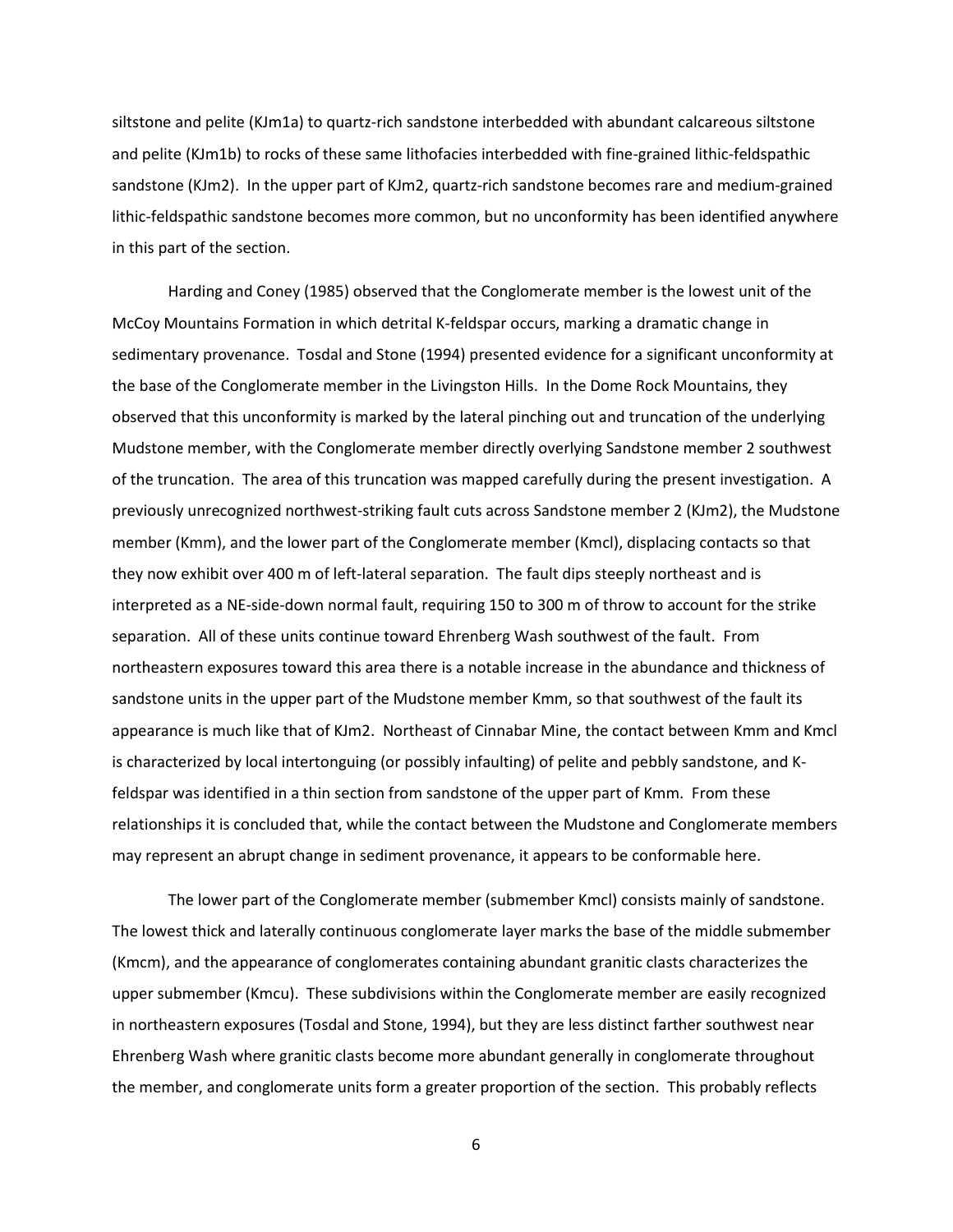proximity of the part of the depositional basin represented by strata near Ehrenberg Wash to an uplifted source of granitic detritus, and a corresponding increase in intercalated proximal alluvial facies in that area. Overall upward coarsening within the Conglomerate member is inferred to represent progradation of the alluvial system in response to continued uplift of the source. As such, it remains possible that an unconformity exists at the base of the Conglomerate member in other parts of the basin, or that one or more unconformities exist within the upper part of the member here.

#### *Structural Relationships*

The Mesozoic rocks generally form a southeast-dipping homocline, internally deformed by asymmetric south-verging folds. The fold vergence and style are consistent with their being an external, upper-level expression of the Maria fold and thrust belt, an east-west belt along the northern fringes of the McCoy Mountains Formation in which rocks of Proterozoic to Mesozoic age have been deformed (Reynold et al., 1986; Spencer and Reynolds, 1990). Folds in the McCoy Mountains Formation are characterized by cascades of steeply south-dipping to locally overturned limbs, tens of meters to about 100 m long, that disrupt the southeast-dipping homoclinal panel. The folds plunge southeast and have interlimb angles of 90 degrees or more. A well-developed fine schistosity in metapelitic rocks of the McCoy Mountains Formation dips gently northeast in the northern and central parts of the map area and dips gently south in the southern part. In sandstone this fabric is strongly refracted, expressed as cleavage that generally dips moderately northeast. Lineations formed by the intersection of calcareous lenses and transposed bedding with schistosity in pelitic rocks plunge gently northwest or southeast. The Jurassic volcanic rocks display a north- to northeast-dipping tectonic foliation and commonly also an oblique, north- to northeast-dipping, second-generation spaced cleavage. Analysis of structural measurements of fabric elements is pending.

All Jurassic and Cretaceous rocks have been displaced by northwest-striking high-angle faults, including two large fault zones and several smaller faults. The large fault system along Ehrenberg Wash exhibits about 3 km of right-lateral separation, while a parallel fault through Copper Bottom Pass has 1.5 to 2 km of left-lateral separation. As noted by Tosdal and Stone (1994), the Copper Bottom fault must have had periods of activity both before and after deposition of the McCoy Mountains Formation. First, NE-side-down displacement would have allowed accumulation of units Jvr and Jvc to the northeast while accounting for the removal, or nondeposition, of these upper parts of the volcanic section to the southwest. Northeast of Copper Bottom Pass the upper volcaniclastic unit Jvc thins dramatically, but is still present, across a fault near La Cholla Mountain. This fault therefore must have accommodated SW-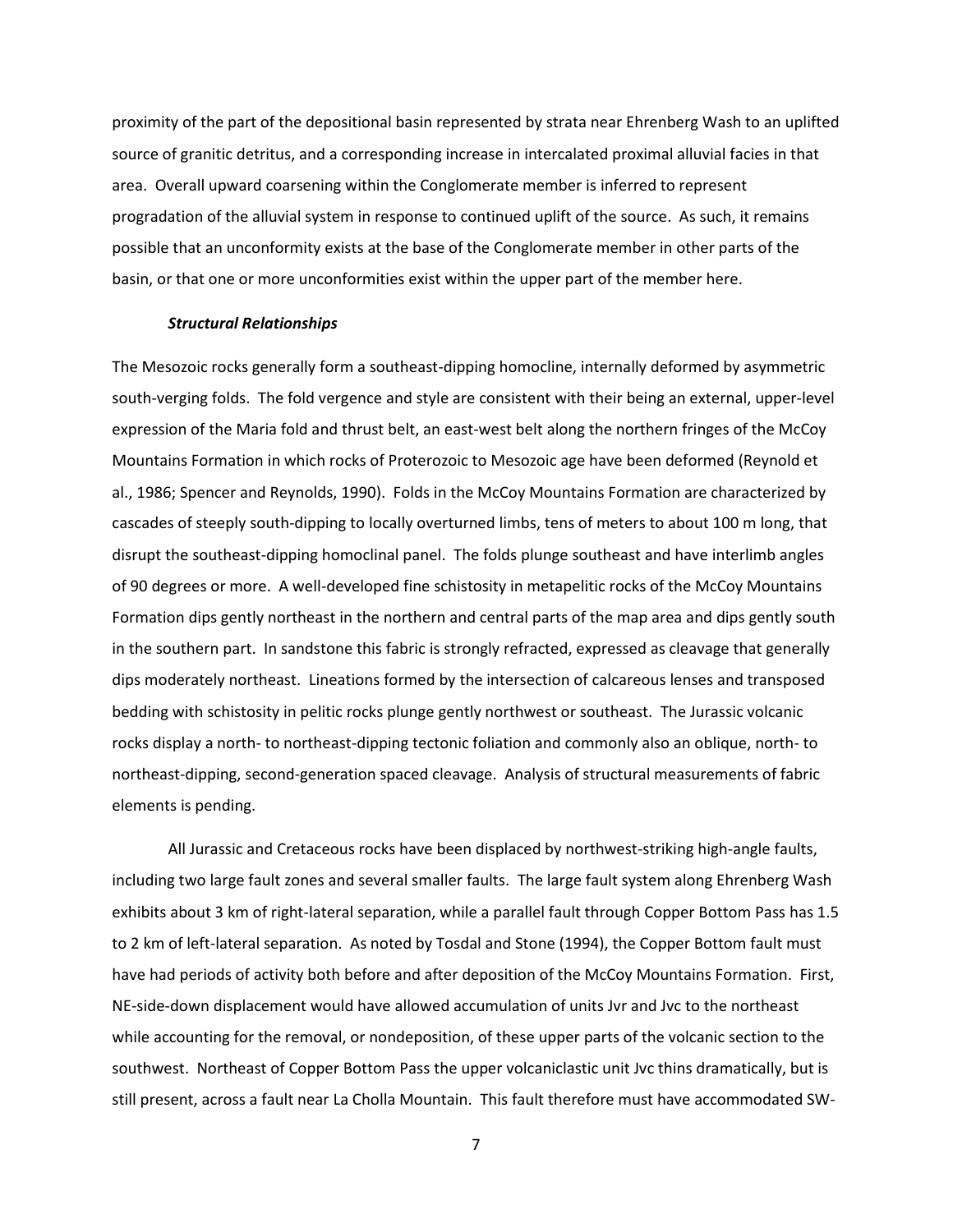side-down displacement during the Late Jurassic, creating a graben between La Cholla Mountain and Copper Bottom Pass within which the thickest section of Jvc was deposited.

The Ehrenberg Wash fault zone is parallel to the Copper Bottom fault, yet the two major faults exhibit opposite senses of strike separation of Cretaceous strata. This is best explained as a result of major components of Cenozoic dip slip rather than strike slip. While both faults may have had a complex history, the Ehrenberg Wash and Copper Bottom faults are inferred as having had large components (several hundred meters to 1 or 2 km) of, respectively, SW- and NE-side-down Cenozoic displacement, with the central part of the southern Dome Rock Mountains between the two faults forming a horst.

Another set of high-angle faults, striking west-southwest, cuts the McCoy Mountains Formation locally. At least some of these appear to have south-side-down components of slip, but many are in a part of the section (unit KJm2) where reliable stratigraphic markers are lacking.

## **Acknowledgments**

The U.S. Army granted access to the Yuma Proving Ground. We thank Dick Tosdal for discussions of outstanding geological problems in the area and for generously providing unpublished field data.

## **References cited**

- Barth, A.P., Wooden, J.K., Jacobson, C.E., and Probst, K., 2004, U-Pb geochronology and geochemistry of the McCoy Mountains Formation, southeastern California: A Cretaceous retroarc foreland basin: Geological Society of America Bulletin, v. 116, p. 142–153, doi:10.1130/B25288.1
- Crow, R., Pearthree, P.A., House, P.K., Stelten, M., Heizler, M., Schwing, J.E., Champion, D., Howard, K.A., and Hillhouse, J.W., 2018, Geochronologic study of pre-Colorado –River deposits in Cottonwood Valley, AZ: Implications for the timing of river integration: Geological Society of America Abstracts with Programs.
- Ferguson, C.A., and Pearthree, P.A., 2021, Geologic map of the Trigo Pass 7 ½' Quadrangle, La Paz County, Arizona: AZGS Digital Geologic Map DGM-136), scale 1:24,000.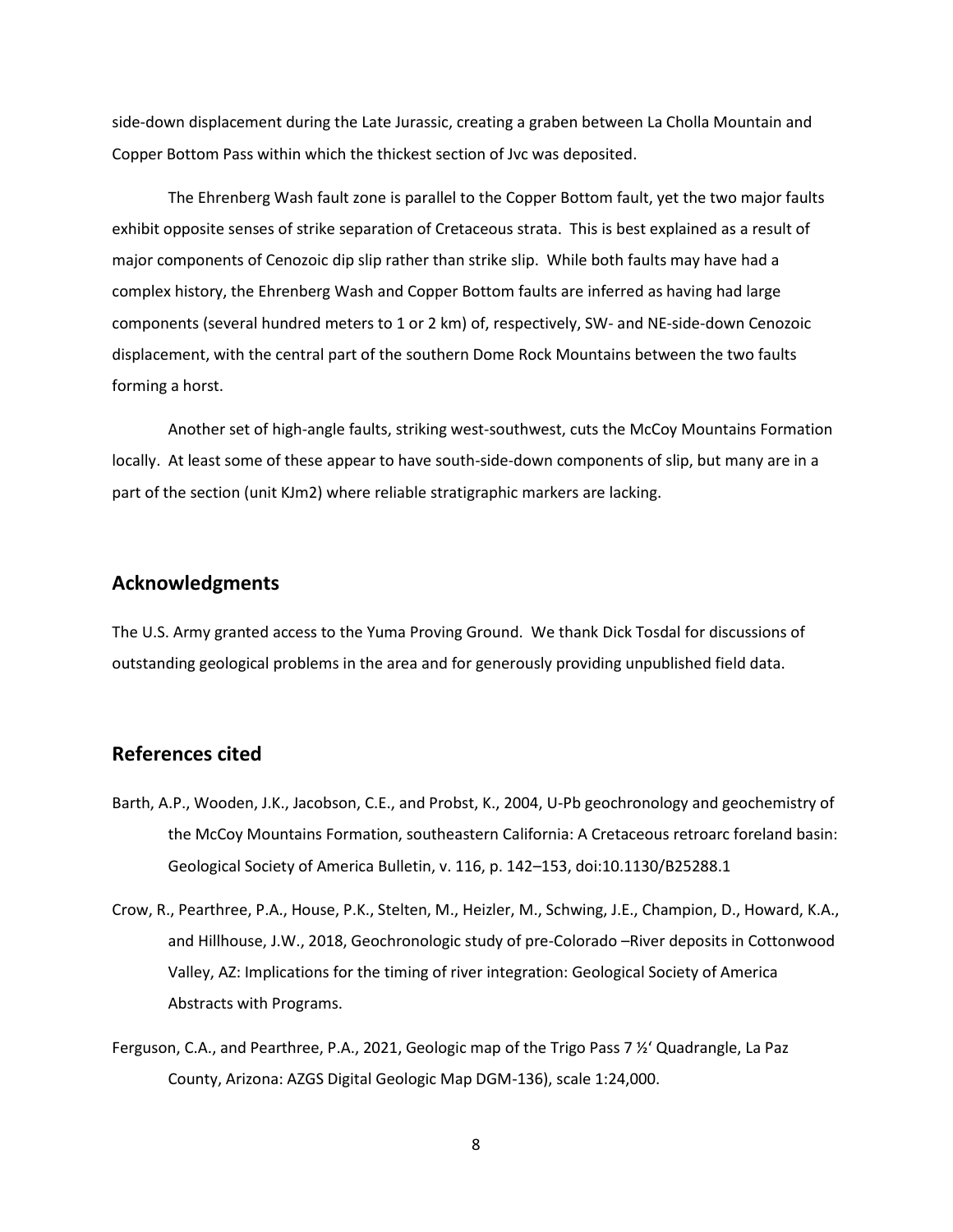- Ferguson, C.A., Pearthree, P.A., Gootee, B.F., Johnson, B.J., and Spencer. J.E., 2018, Geologic map of the North Trigo Peaks 7 ½' Quadrangle, La Paz County, Arizona: AZGS Digital Geologic Map DGM-123, scale 1:24,000.
- Gootee, B.F., Pearthree, P.A., House, P.K., Youberg, Ann, Spencer, J.E., and O'Connell, Brennan, 2016, Geologic map of the Cibola area, La Paz County, Arizona, and Imperial County, California: AZGS Digital Geologic Map DGM-112, scale 1:24,000, 21 p.
- Harding, L.E., 1982, Tectonic significance of the McCoy Mountains Formation, southeastern California and southwestern Arizona: Ph.D. dissertation, University of Arizona, 197 p.
- Harding, L.E., and Coney, P.J., 1985, The geology of the McCoy Mountains Formation, southeastern California and southwestern Arizona: Geological Society of America Bulletin, v. 96, p. 755–769.
- House, P.K., Pearthree, P.A., and Perkins, M.E., 2008, Stratigraphic evidence for the role of lake-spillover in the inception of the lower Colorado River in southern Nevada and western Arizona, in Reheis, M.C., Hershler, R., and Miller, D.M., eds., Late Cenozoic Drainage History of the Southwestern Great Basin and Lower Colorado River Region: Geologic and Biotic Perspectives: Geological Society of America Special Paper 439, p. 335-354, doi: 10.1130/2008.2439(15).
- Johnson, B.J., Gootee, B.F., Pearthree< P.A., and Ferguson, C.A., 2017, Geologic map of the Middle Camp Mountain 7 ½' Quadrangle, La Paz County, Arizona: AZGS Digital Geologic Map DGM-121, scale 1:24,000.
- Malmon, D.V., Howard, K.A., House, P.K., Lundstrom, S.C., Pearthree, P.A., Sarna-Wojcicki, A.M., Wan, E., and Wahl, D.B., 2011, Stratigraphy and depositional environments of the upper Pleistocene Chemehuevi Formation along the lower Colorado River: USGS Professional Paper 1786, 95 p.
- Reynolds, S.J., Spencer, J.E., Richard, S.M., and Laubach, S.E., 1986, Mesozoic structures in west-central Arizona, in Beatty, B., and Wilkinson, P.A.K., eds., Frontiers in Geology and Ore Deposits of Arizona and the Southwest: Arizona Geological Society Digest, v. 16, p. 35–51.
- Spencer, J.E., and Reynolds, S.J., 1990, Relationship between Mesozoic and Cenozoic tectonic features in west-central Arizona and adjacent southeastern California: Journal of Geophysical Research, v. 95, p. 539-555.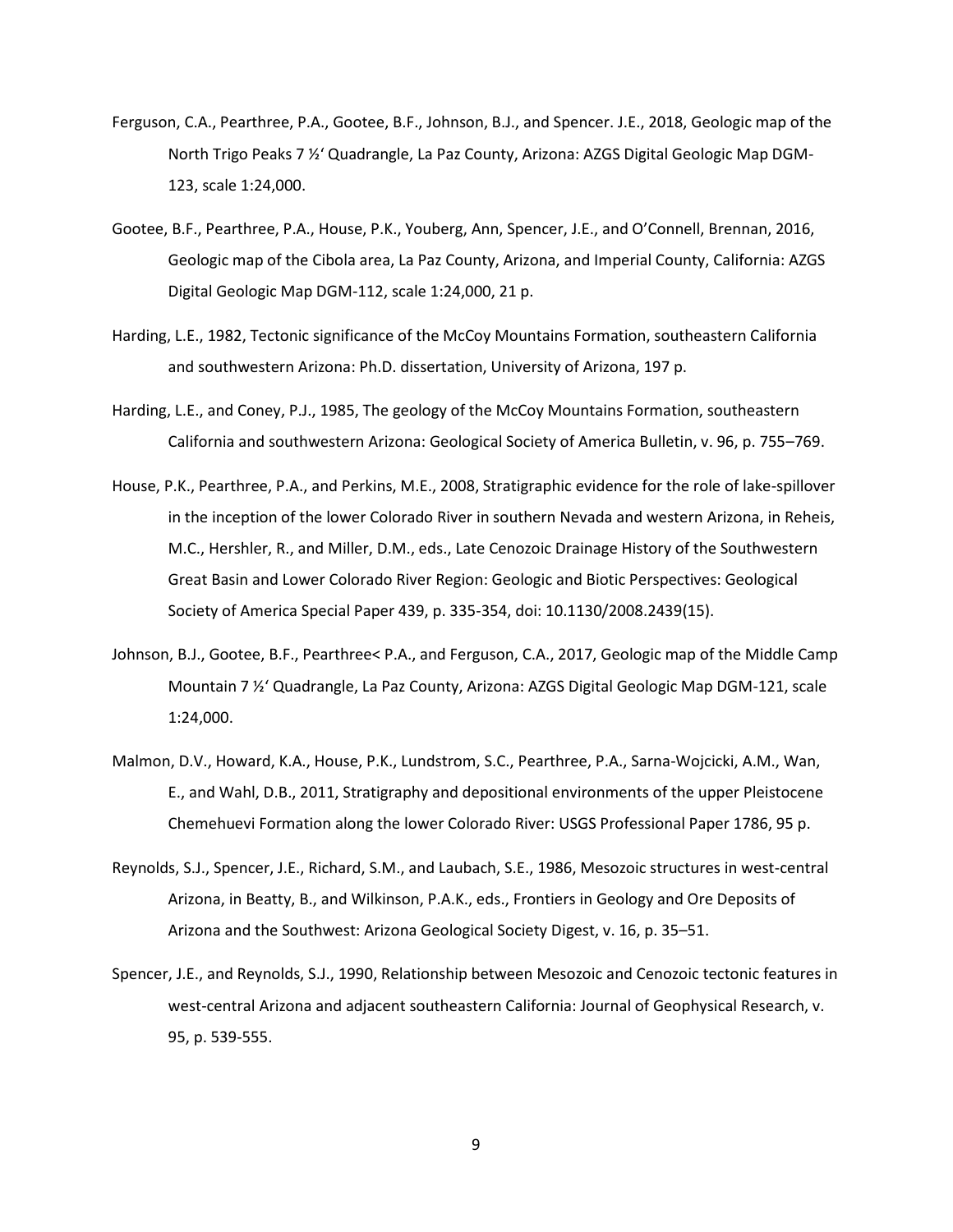- Spencer, J.E., Richard, S.M., Gehrels, G.E., Gleason, J.D., and Dickinson, W.R., 2011, Age and tectonic setting of the Mesozoic McCoy Mountains Formation in western Arizona, USA: Geological Society of America Bulletin, v. 123, p. 1258–1274, doi: 10.1130/B30206.1
- Spencer, J.E., Pearthree, P.A., Gootee, B.F., and Tosdal, R.M., 2016, Geologic map of the Dome Rock Mountains SW 7 ½' Quadrangle, La Paz County, Arizona: AZGS Digital Geologic Map DGM-116, scale 1:24,000.
- Stone, P., and Pelka, G.J., 1989, Geologic map of the Palen-McCoy wilderness study area and vicinity, Riverside County, California: U.S. Geological Survey Miscellaneous Field Studies Map MF-2092, scale 1:62,500.
- Tosdal, R.M., and Stone, P., 1994, Stratigraphic relations and U-Pb geochronology of the Upper Cretaceous upper McCoy Mountains Formation, southwestern Arizona: Geological Society of America Bulletin, v. 106, p. 476–491.
- Tosdal, R.M., and Wooden, J.L., 2015, Construction of the Jurassic magmatic arc, southeast California and southwest Arizona, in Anderson, T.H., Didenko, A.N., Johnson, C.L., Khanchuk, A.I., and MacDonald, J.H., Jr., eds., Late Jurassic margin of Laurasia — A record of faulting accommodating plate rotation: Geological Society of America Special Paper 513, p. 189–221, doi:10.1130/2015.2513(04).
- Tosdal, R.M., Haxel, G.B., and Wright, J.E., 1989, Jurassic geology of the Sonoran Desert region, southern Arizona, southeastern California, and northernmost Sonora: Construction of a continentalmargin magmatic arc: Arizona Geological Society Digest 17, p. 397–434.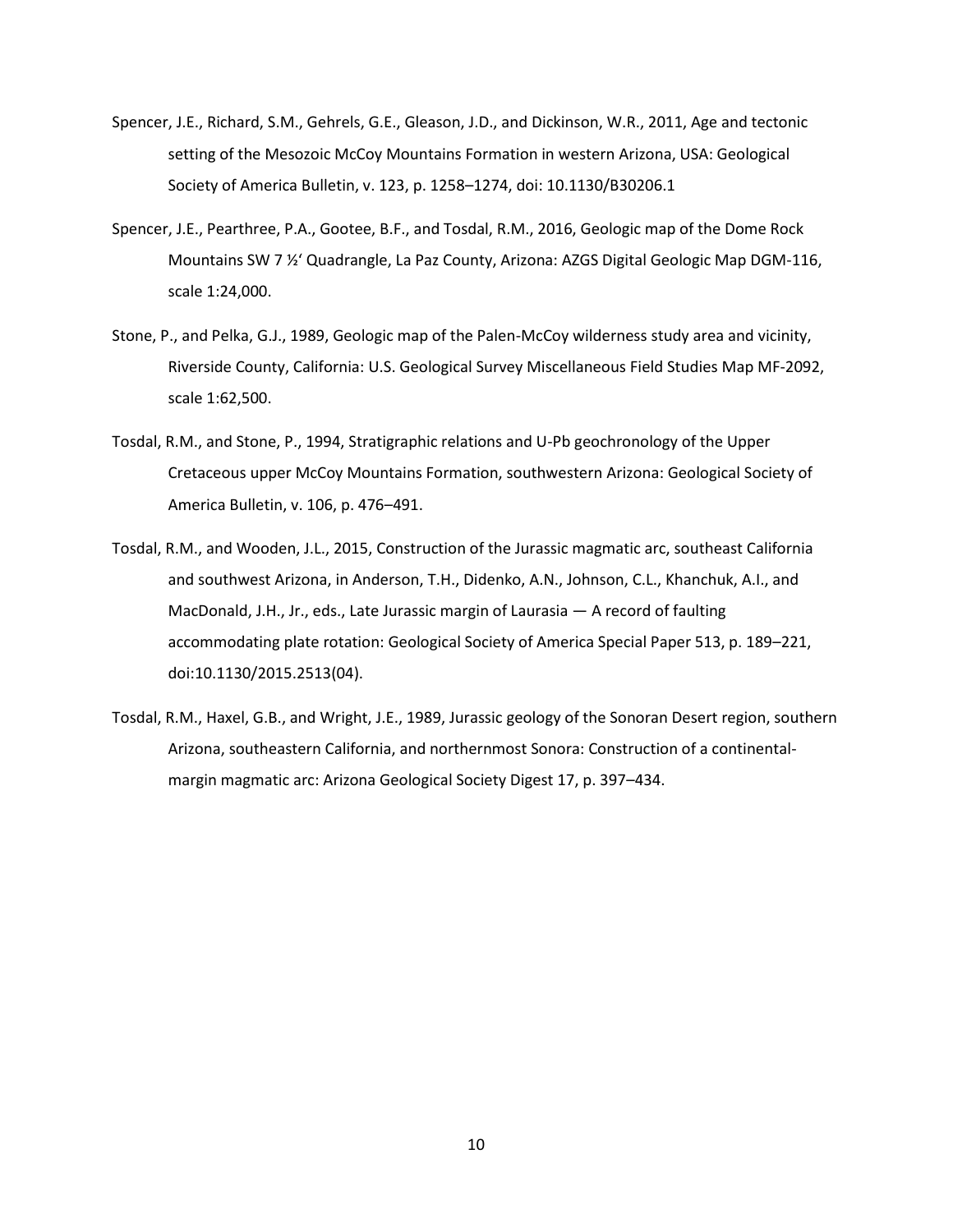## **Description of Map Units**

#### SURFICIAL UNITS

#### **d - Disturbed areas (Modern)**

Areas modified by human activity so that original geologic characteristics are completely altered or obscured. Includes rock products or other mining activity and a high-density residential/mobile home area in the northeastern corner of the map area.

#### **Qtc - Hillslope colluvium and talus (Quaternary)**

Unconsolidated, very poorly sorted, angular to subangular cobble, pebble, sand, silt and clay deposits derived from adjacent bedrock. Slopes are generally moderate to steep, but include some areas of gentle slopes that might be considered regolith. Generally very thin, but may be several meters thick in local areas.

#### *Piedmont Alluvium*

#### **Qy3 - Deposits in active channels, low terraces and bars (Modern)**

Gravel, sand and silt deposits located along active tributary drainages, including channels, gravel bars and low terraces, and broader distributary multi-channel expansion reaches. Qy3 deposits are poorly sorted and unconsolidated. Gravel clasts are not varnished unless reworked from older deposits, and soil development is minimal. Vegetation includes desert riparian trees including palo verde, ironwood, and mesquite.

#### **Qy2 - Deposits forming low terraces and active fans (Late Holocene)**

Gravel, sand, and silt deposits forming low terraces and small alluvial fans, and large islands and peripheral terraces along large active washes. Some Qy2 deposits form extensive low relief alluvial fans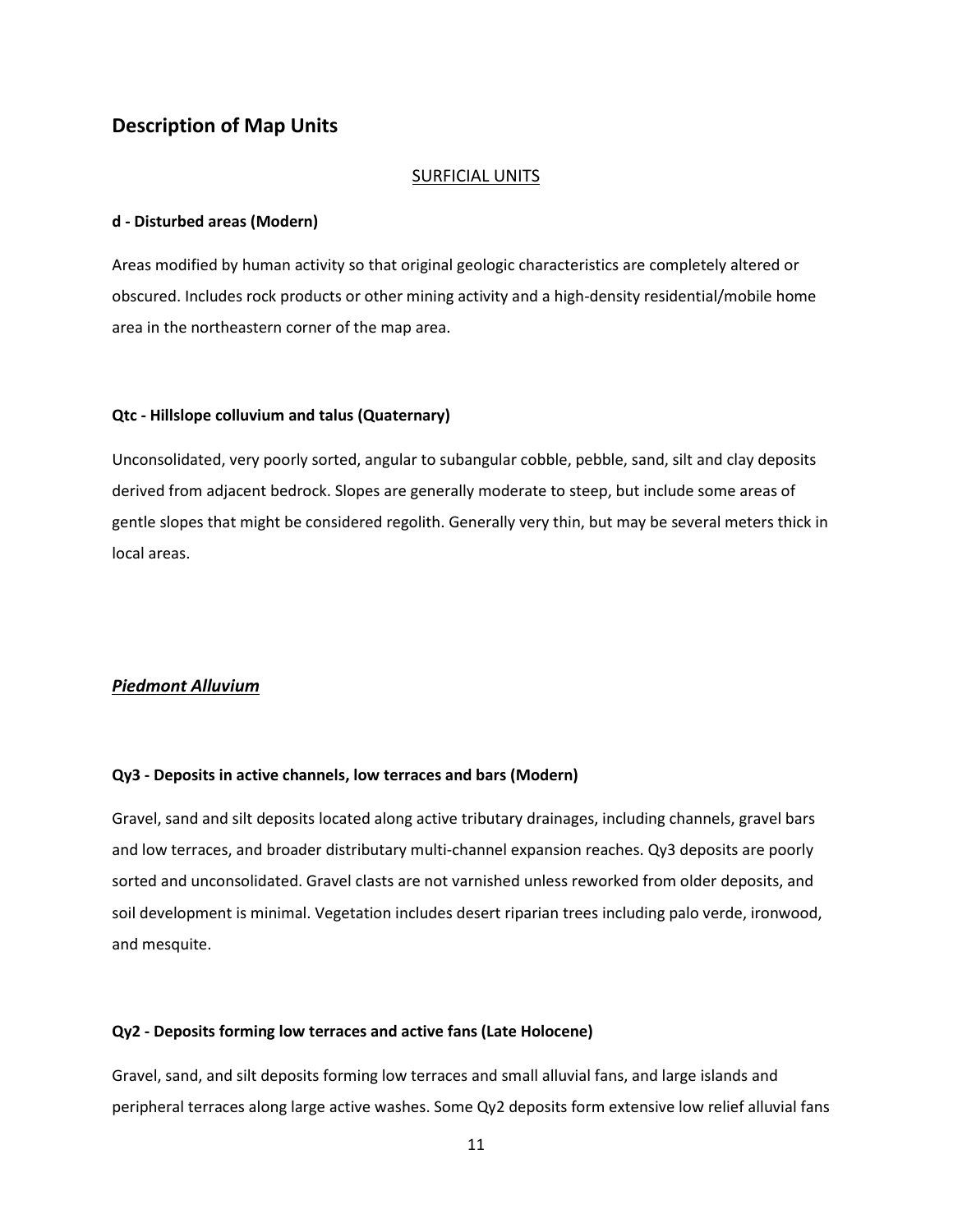in broad valley reaches. Deposits are unconsolidated to very weakly consolidated sediments, poorly sorted with sub-rounded to angular pebble to cobble bars on the surface and beds and lenses in cross section. Terrace surfaces may be partly covered by thin mantles of silt and clay - recent flood deposits. Soil development is minimal. Vegetation includes desert riparian trees and shrubs.

#### **Qy1 - Deposits forming low terraces and young relict alluvial fans (Holocene)**

Gravel, sand, silt and clay deposits forming young but generally inactive alluvial fans and terraces. Qy1 deposits are composed of silt to pebbles in swales, and lightly to moderately varnished pebbles to small boulders in bars. Deposits form slightly elevated surfaces as islands or marginal terraces more active parts of the drainage systems. Locally, Qy1 deposits partially mantle adjacent Pleistocene deposits. Vegetation includes sparse, relatively small desert riparian trees, shrubs including creosote, and cacti.

#### **Qyd - Young debris flow deposits (Holocene to late Pleistocene)**

Bouldery very poorly sorted, angular to subangular deposits associated with small, relatively steep watersheds. Deposits typically form lateral, curvilinear levees along active drainages, or more amorphous snouts and boulder piles. Rock varnish on gravel is weak to moderately dark, indicative of relatively recent deposition.

#### **Qy - Young alluvial deposits, undivided (Holocene)**

Poorly sorted deposits including pebbles, cobbles, sand, minor silt and clay, and locally boulders. Deposits are associated with active washes, but also include slightly higher terraces with modest rock varnish, minimal soil development.

#### **Qi4 - Youngest intermediate alluvial fan and terrace deposits (Latest Pleistocene)**

Gravelly deposits in low terraces and relict alluvial fans. Deposits consist of pebbles, cobbles, small boulders, sand, silt and clay. Surfaces are undulating, with moderately subdued gravel bars and swales. Rock varnish is moderately dark, but typically is less strong on topographic lows. Soil development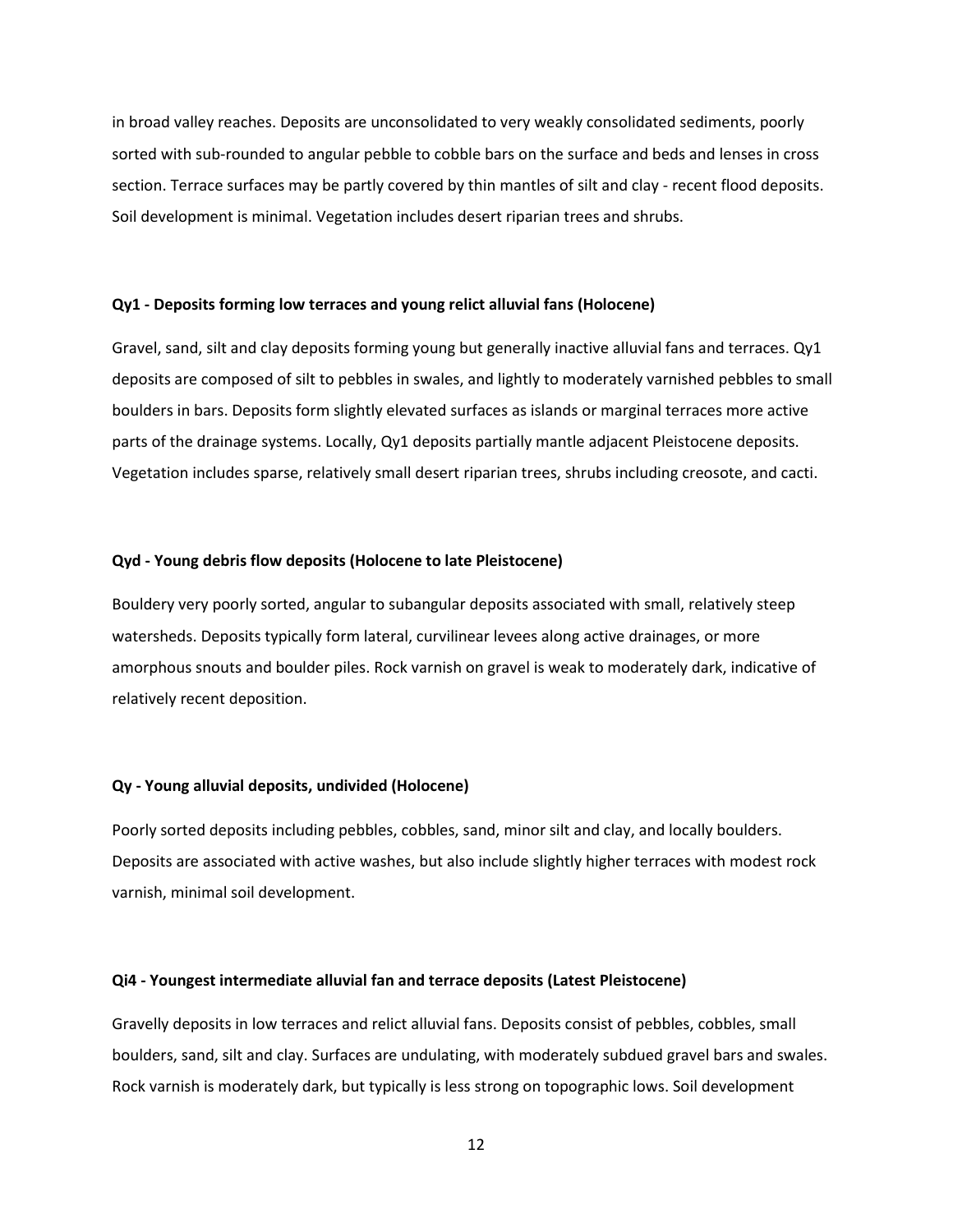includes very slight reddening, visible carbonate accumulations. Vegetation is sparse and concentrated along slightly incised small drainageways.

#### **Qi3 - Intermediate alluvial fan and terrace deposits (Late Pleistocene)**

Very poorly sorted deposits including pebbles, cobbles, boulders, sand, and minor silt and clay, forming laterally extensive relict alluvial fans and terraces. Surfaces are typically 1-5m above adjacent Holocene deposits and vary from gently undulating to very smooth. Desert pavements are typically strongly developed and rock varnish is quite dark. Locally, multiple levels of surfaces are grouped together, and some latest Pleistocene (Qi4) deposits are included in this unit. Soil development is weak to moderate, with slight reddening, minor clay accumulation, calcic horizon development typically stage II.

#### **Qi2 - Older intermediate alluvial fan and terrace deposits (Middle to late Pleistocene)**

Poorly sorted pebbles, cobbles, sand, some boulders, and minor silt and clay associated with moderately deeply dissected remnant alluvial fans and terraces ~2-5 m above active washes. Rock varnish and pavement development is variable, quite strong on well-preserved surfaces and moderate to weak on more eroded surfaces. Soils are obviously reddened beneath pavements, and carbonate rinds are moderately thick. Vegetation is sparse; bushes and small trees are concentrated along small drainages.

#### **Qi1 - Oldest Intermediate terrace deposits (Middle Pleistocene)**

Very poorly sorted boulder, cobble, pebble, and sand deposits, with minor silt and clay. Deposits are found only along Ehrenburg Wash, where they form an extensive terrace ~15 m above the active channel. Surface is planar and margins are substantially rounded. Soil development is strong with a reddened clay argillic horizon, and quartz fragments are common to abundant on the surface.

#### **Qi - Intermediate alluvial fan and terrace deposits, undivided (Middle or late Pleistocene)**

Undivided deposits with moderately to darkly varnished surface clasts and variable desert pavement development; includes deposits equivalent to Qi3, Qi4, and some Qi2 deposits.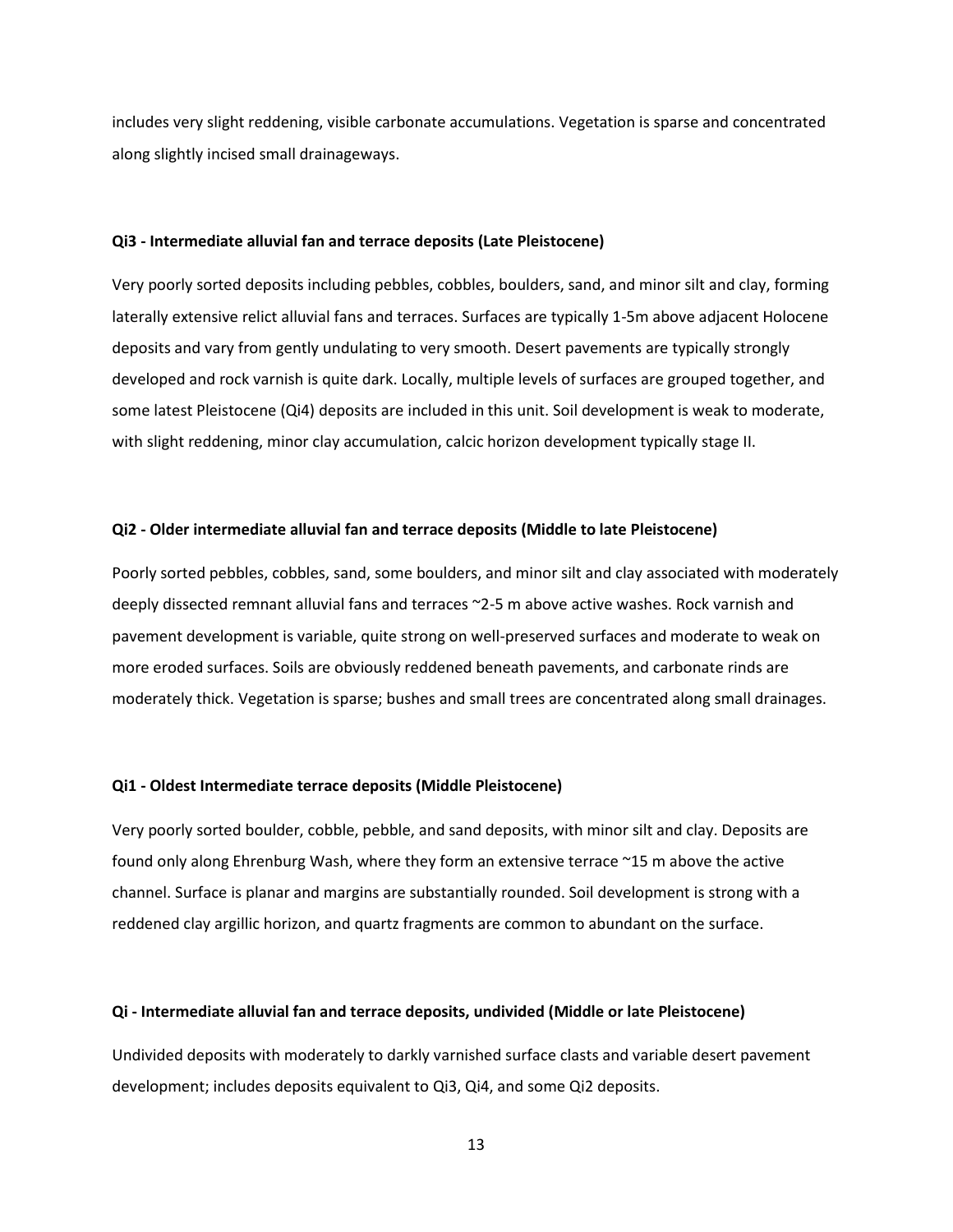#### **Tfg - Very old alluvial fan deposits (Late Miocene to Pliocene)**

Poorly exposed, poorly sorted, weakly to moderately lithified gravel and sand. Gravel consists primarily of cobbles and pebbles, but boulders are common in some outcrops. Clasts consist largely of subangular to angular locally derived Cenozoic volcanic rocks, Mesozoic crystalline rocks, and diverse rocks of the McCoy Mountains Formation. Exposed only in the western part of the map area.

### *Axial Wash Deposits*

#### **Qycr - Channel sand and gravel deposits (Modern)**

Sand, pebbles, cobbles, silt and minor clay in active channels, low bars, and immediately adjacent floodplain areas of Tyson Wash. Lithologies are mixed, but primarily volcanic rocks.

#### **Qy2r - Floodplain sand, gravel, silt, clay (Late Holocene)**

Sand with lesser amounts of silt and clay, and minor lenses or concentrations of pebble-cobble gravel. Deposits form low terraces and more extensive floodplain areas flanking active channels. Terrace and floodplain surfaces typically 1-2 m higher than adjacent active channels.

#### **Qy1r - Deposits in low terraces (Holocene)**

Sand, silt, gravel, and clay deposits associated with stream terraces. Surfaces commonly have fine gravel lag, with weak rock varnish development, and have a gray color. They are slightly higher than adjacent Qy2r surfaces. and commonly are 1-2 m above adjacent channels.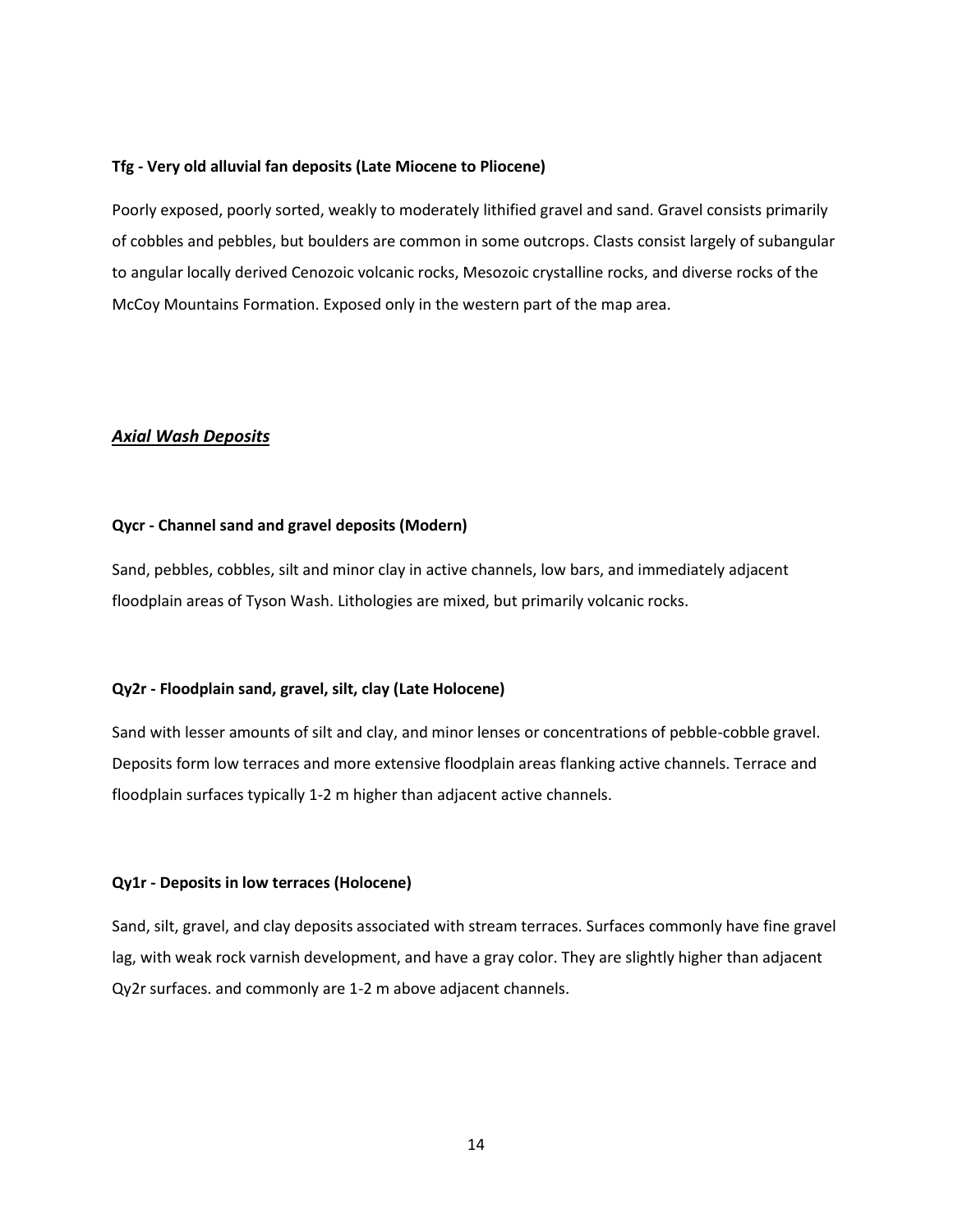#### BEDROCK UNITS

All rocks in the map area have been metamorphosed in greenschist facies. For simplicity, rocks are generally described in terms of their protoliths, and the prefix *meta-* has been omitted.

#### **Kd - Metabasite (Late Cretaceous)**

Fine-grained, light-green, mafic rock that forms tabular units generally concordant with bedding in the Conglomerate member of the McCoy Mountains Formation. These may be sills and/or lava flows, but the presence of these rocks in different map units on opposite sides of a fault in Ehrenberg Wash suggests that they are sills.

#### **Kt - Rhyolitic metaignimbrite (Late Cretaceous)**

Pink to dark orange-weathered metavolcanic rock containing 15% feldspar phenocrysts (3mm), <10% flattened pumice fragments (<10cm), and sparse (<5%) lithic lapilli. Interbedded with conglomerate, pelite, and sandstone of the McCoy Mountains Formation. Tosdal and Stone (1994) obtained a U-Pb zircon (TIMS) lower-intercept age of  $79 \pm 2$  Ma from this unit.

#### **McCoy Mountains Formation (Late Jurassic? to Late Cretaceous)**

The McCoy Mountains Formation is a clastic sedimentary succession of sandstone, siltstone, mudstone and conglomerate that overlies volcaniclastic rocks of the Dome Rock assemblage. The contact is a disconformity. Southwest of Copper Bottom Pass the basal sandstone of the McCoy Mountains Formation overlies volcaniclastic rocks with up to 3 m of local relief, and stratigraphic units that are present in the upper part of the Dome Rock assemblage northeast of Copper Bottom Pass are absent. The base of the McCoy Mountains Formation was mapped at the base of the lowest laterally continuous quartz sandstone bed.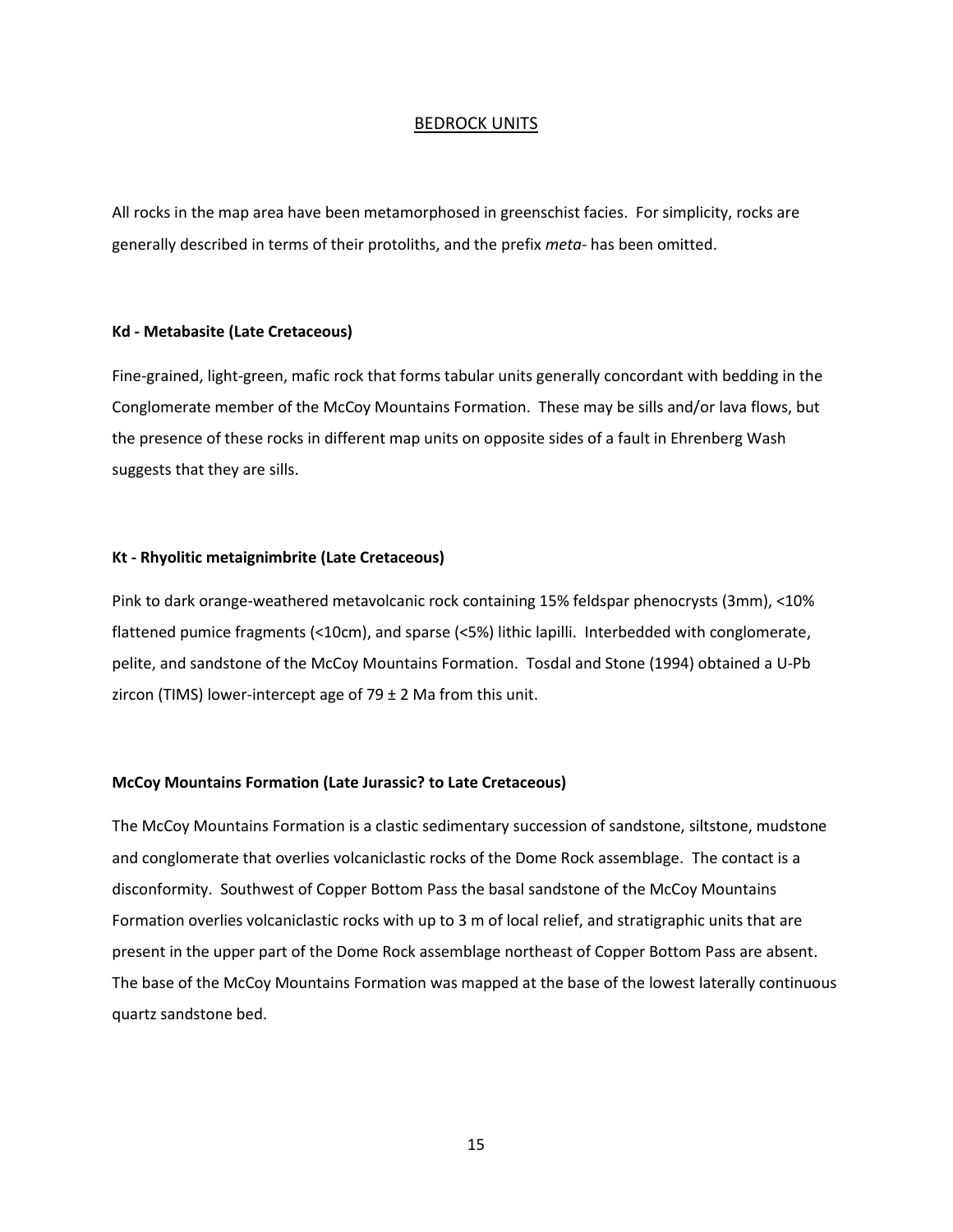Sedimentary rock names are generally used in the following descriptions, although the rocks have been metamorphosed in greenschist facies. Thus, "sandstone" refers to metasandstone and "pelite" refers to fine-grained pelitic schist.

#### **Kms - McCoy Mountains Fm, Upper Sandstone member (Late Cretaceous)**

Interlayered brown-weathered sandstone and varicolored semipelitic to pelitic schist and phyllite. Sandstone units are feldspathic to lithic, medium- to thick-bedded, medium- to coarse-grained, and locally gritty to pebbly. Pelitic units range from thin-bedded to massive and from light gray to black, light green, red, and purple, locally with brown calcareous laminae and thin-beds.

#### **Kmc - McCoy Mountains Fm, Conglomerate member (Cretaceous)**

Feldspathic sandstone is the predominant rock type in this member. The basal parts of sandstone units tend to be pebbly to conglomeratic in some parts of the section and there are conglomerate intervals that range from several meters to several tens of meters thick, but conglomerate forms less than 20% of the member. Sandstone is thick- to medium-bedded, light tan to light gray, and weathered light to medium brown with dark-brown desert varnish on joint surfaces. Festoon crossbedding and planar laminae are commonly displayed. On average the sandstone is medium-grained and moderately to poorly sorted, ranging to very coarse-grained with granule and pebbly intervals. Sandstone and conglomerate are interbedded with siltstone and fine-grained semipelitic to pelitic schist in finingupward cycles. Bases of conglomerate beds fill scoured surfaces on the tops of underlying units. Conglomerate units contain well-rounded pebbles and small cobbles in a sandy matrix and are typically framework-supported. In lower parts of the section the clasts are mostly of quartzite and metapelite, with some vein quartz. Higher in the section, clasts of quartz-feldspar porphyry are common along with leucogranite, biotite granitoid, and relatively weakly metamorphosed sedimentary rocks including carbonate, quartz sandstone, feldspathic sandstone, and siltstone. Granitic clasts become more common high in the section, and quartzite clasts remain abundant throughout.

The Conglomerate member is subdivided into 3 submembers northeast of Ehrenberg Wash.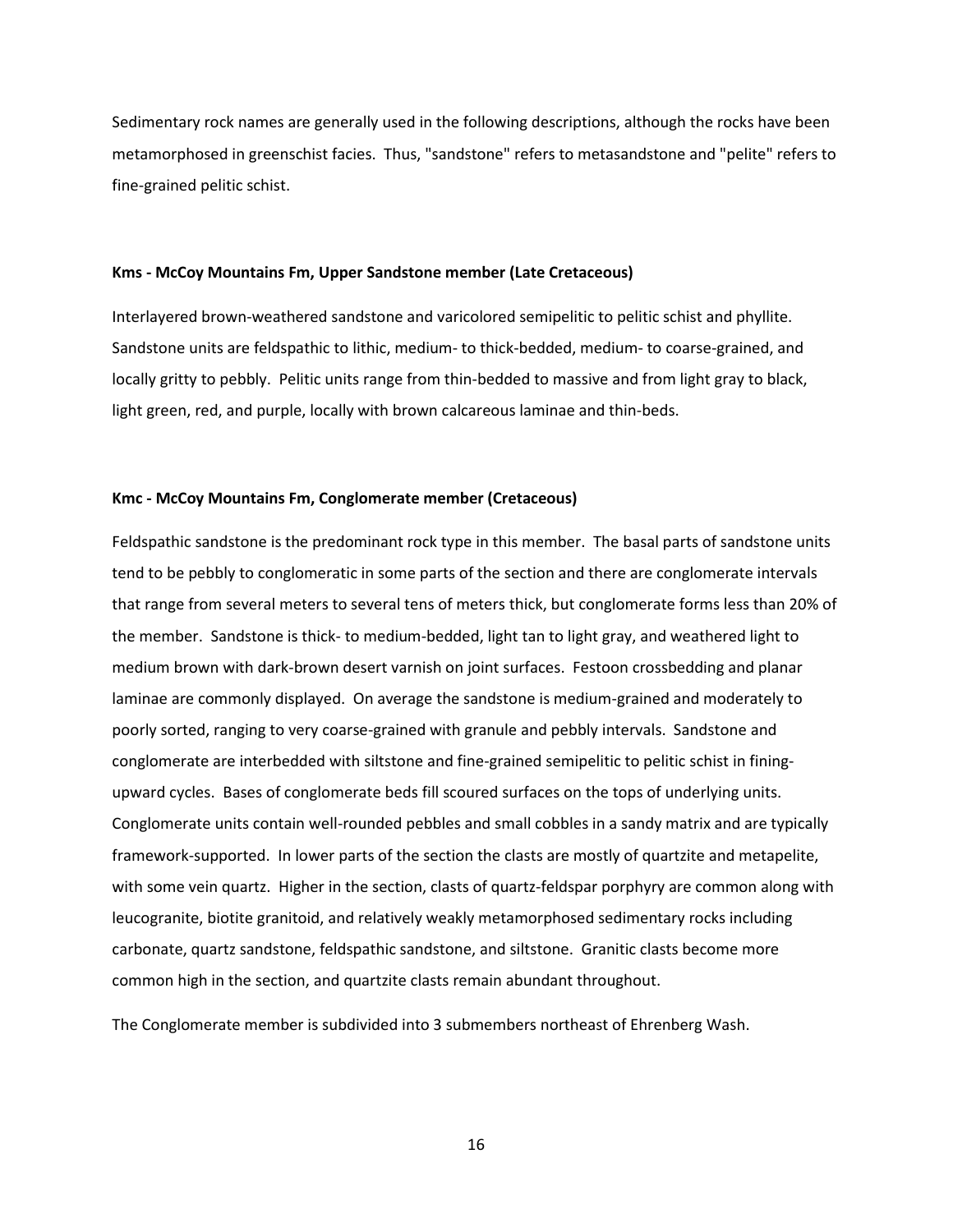#### **Kmcu - McCoy Mountains Fm, Conglomerate member, upper submember (Cretaceous)**

The upper submember is characterized by abundant conglomerate and abundant granitic clasts in many of the conglomerate units. Near the eastern edge of the Dome Rock Mountains the basal contact is marked at the first appearance of obvious plutonic pebbles and cobbles in the section. This criterion does not apply farther west, especially near Ehrenberg Wash where granitoid pebbles are common lower in the section as well.

Approximately 40% of the succession is conglomerate and pebbly sandstone, forming thick beds and massive, resistant outcrops. The remainder of the unit is composed of medium- to coarse-grained feldspathic sandstone and sparse fine-grained semipelitic to pelitic schist, which are intercalated with conglomerate throughout the section. Sandstone is medium- to thick-bedded and locally displays planar lamination and scour-and-fill structures.

Clasts in the conglomerate include quartzite, quartz porphyry, metapelite, medium- to fine-grained leucogranite, porphyritc andesite, and relatively weakly metamorphosed sedimentary rocks including quartz sandstone, feldspathic sandstone, and siltstone. Pebbles and cobbles are framework-supported, and the sandy matrix is medium- to coarse-grained and poorly sorted. Clasts of plutonic and metamorphic rocks increase in abundance up-section, as does the maximum clast size. Thick-bedded pebble-boulder conglomerate near the top of the unit contains clasts of fine- to medium-grained granite and granodiorite, gneiss, and schist as well as metapelite and quartzite.

#### **Kmcm - McCoy Mountains Fm, Conglomerate member, middle submember (Cretaceous)**

The basal contact of the middle submember is marked at the base of the first extensive conglomerate unit several meters thick within the Conglomerate member that is laterally continuous for hundreds of meters. This conglomerate is framework-supported, containing well-rounded pebbles and small cobbles of quartzite, metapelite, quartz-feldspar porphyry, and minor fine-grained plutonic rocks in a sandy matrix. Similar conglomerate layers are present higher in the section, with clast populations also including carbonate (mainly in northeastern exposures) and granitoid rocks (abundant to dominant in southwestern exposures).

Feldspathic sandstone and pebbly sandstone are the most abundant rock types in the unit, however. These are medium- to thick-bedded, light brown, and predominantly medium-grained, with coarse- to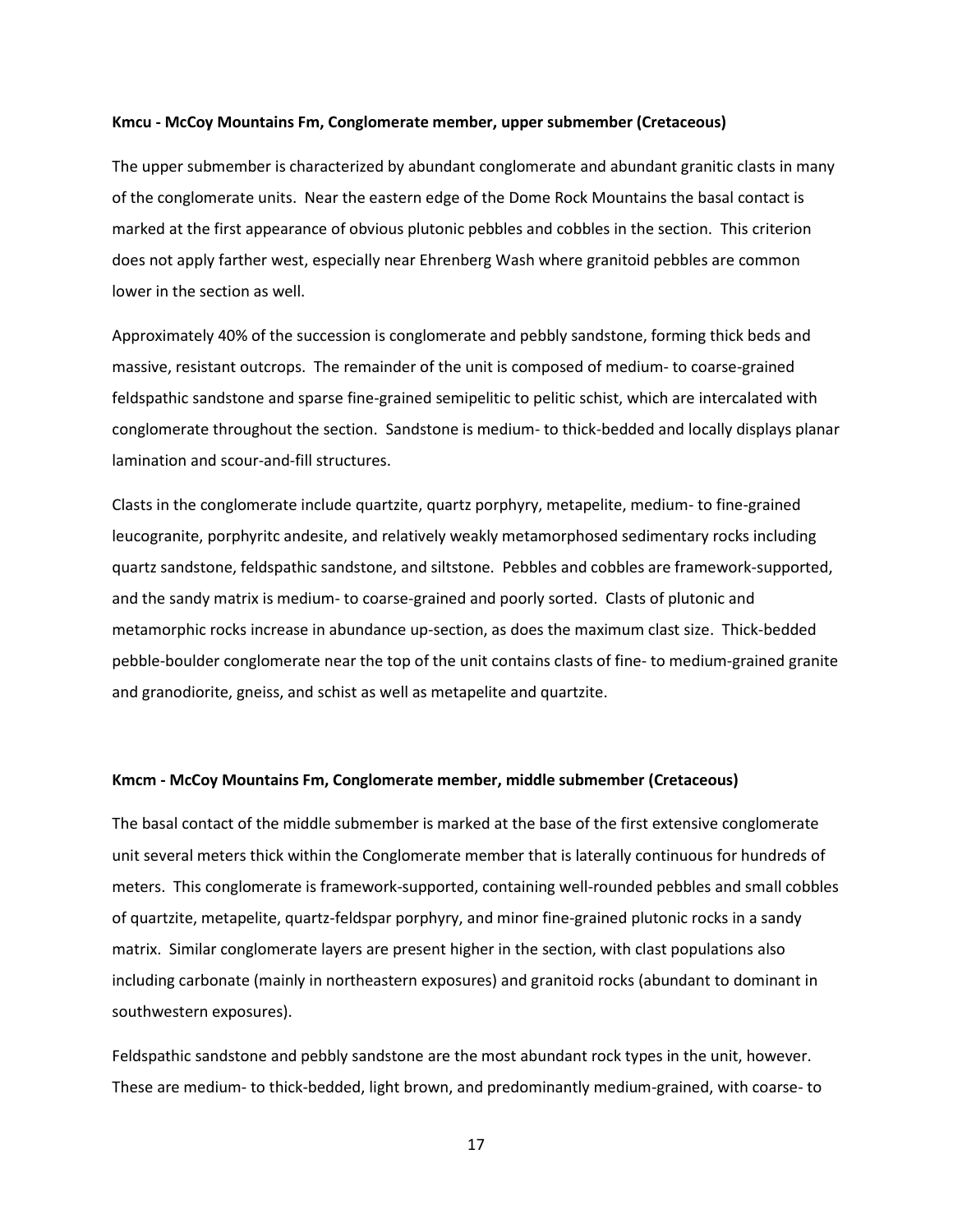very coarse-grained intervals and intervals with granules and/or pebbles. Much of the medium-grained mode is moderately sorted and fine- to medium-grained with scattered coarse sand grains. Finingupward cycles consist of sandstone with a sharp, pebbly base, grading upward to siltstone and pelite. Some intervals of sandstone, conglomerate, and pelite in northeastern exposures of this submember are calcareous. Much of the carbonate is detrital, including carbonate pebbles in conglomerate.

#### **Kmcl - McCoy Mountains Fm, Conglomerate member, lower submember (Cretaceous)**

Feldspathic sandstone (arkose and lithic arkose) is the predominant rock type in this submember. The sandstone is medium- to thick-bedded, light tan to light gray, and weathered light to medium brown. Festoon crossbedding and planar laminae are commonly displayed. On average the sandstone is medium-grained and moderately to poorly sorted, ranging to very coarse-grained with granule and pebbly intervals. Many beds have basal conglomerate and the tops of sandstone intervals fine upward to siltstone, fine-grained semipelitic to pelitic schist, and pelitic phyllite. Conglomerate beds are rarely thicker than 30 cm and the bases of conglomerate intervals fill scoured channels on the tops of underlying beds. Pebbles are mostly well-rounded quartzite and flat chips of pelite, with rare leucogranite and quartz porphyry pebbles.

#### **Kmm - McCoy Mountains Fm, Mudstone member (Cretaceous)**

Lithic-feldspathic sandstone interbedded with siltstone and fine-grained semipelitic to pelitic schist that form intervals up to several tens of meters thick. The siltstone and pelite commonly contain brown calcareous lenses and thin transposed layers. Sandstone is fine- to medium-grained to locally coarsegrained, light tan to light gray, and weathered surfaces are coated with dark-brown desert varnish. Sandstone intervals consist of groups of 2 to 5 ledges with slope-forming pelitic units between the ledges. Sandstone ledges typically are less than 5 m thick, but in the upper part of the member they are up to 10 m thick in southwestern exposures between Cinnabar Mine and Ehrenburg Wash. Both the thickness and the abundance of sandstone units apparently increase in the upper part of the Mudstone member toward the southwest, although sections were not measured to confirm the latter. Conglomerate near the bases of sandstone units contain well-rounded pebbles of quartzite, other metasedimentary rocks, and some quartz porphyry.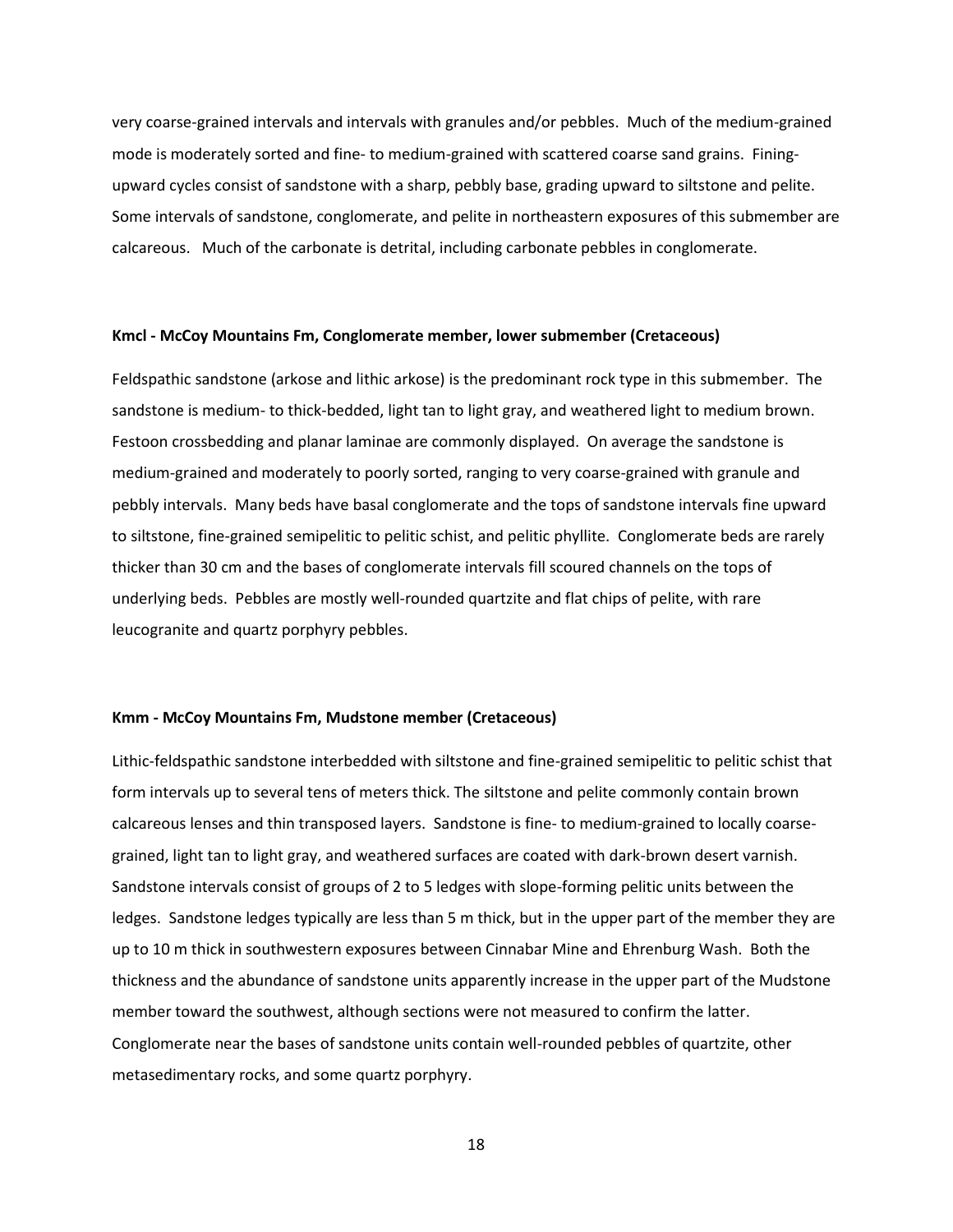#### **KJm2 - McCoy Mountains Fm, Sandstone member 2 (Late Jurassic? to Cretaceous)**

The characteristic rock type of this member is lithic-feldspathic sandstone, which is interbedded with quartz sandstone, siltstone, and pelite like those in Basal Sandstone member 1. Most of the lithicfeldspathic sandstone is gray to light-green, very fine- to fine-grained, and micaceous, forming resistant cliffs and ledges that grade laterally and vertically into schistose and less-resistant outcrops with indistinct bedding. Medium- to coarse-grained lithic arkose is relatively rare, forming a few thick ledges in the middle and upper parts of the member. These sandstones are light green-gray and weathered brown, have conglomeratic bases and are locally gritty, with scattered very coarse sand grains, granules, and small pebbles. They display planar laminae and rare trough crossbedding, accentuated by heavy minerals. Conglomerate units contain well-rounded pebbles of quartzite, light-colored metapelite, subordinate dark-colored chert, and a few fine-grained granitoid and quartz-porphyritic volcanic clasts. Throughout the member, sandstone is interbedded with slope-forming siltstone and fine-grained pelitic to semipelitic schist that generally contain brown calcareous lenses, some of which are rimmed with green chlorite. Calcareous lenses are also common in fine-grained sandstones, especially in the lower part of the member.

Near Ehrenberg Wash, quartz arenite becomes more common in the lower part of this unit than farther northeast, making distinction between KJm2 and KJm1b problematic.

#### **KJm1 - McCoy Mountains Fm, Basal Sandstone member 1 (Late Jurassic? to Cretaceous)**

This unit is characterized by intervals of quartz sandstone 2-10 m thick, with interbedded siltstone and pelite. Most of the sandstone is quartz arenite, commonly cemented by calcite. The sandstone is thickto medium-bedded, medium- to fine-grained, well-sorted, white to light tan, and typically dark brown on weathered surfaces from desert varnish. Crossbedding is locally present but rarely visible. The bases of some beds are pebbly to conglomeratic. Most of the pebbles are well-rounded quartzite, and metapelite pebbles are also common in some layers.

Basal Sandstone member 1 is subdivided into 2 submembers southwest of Copper Bottom Pass.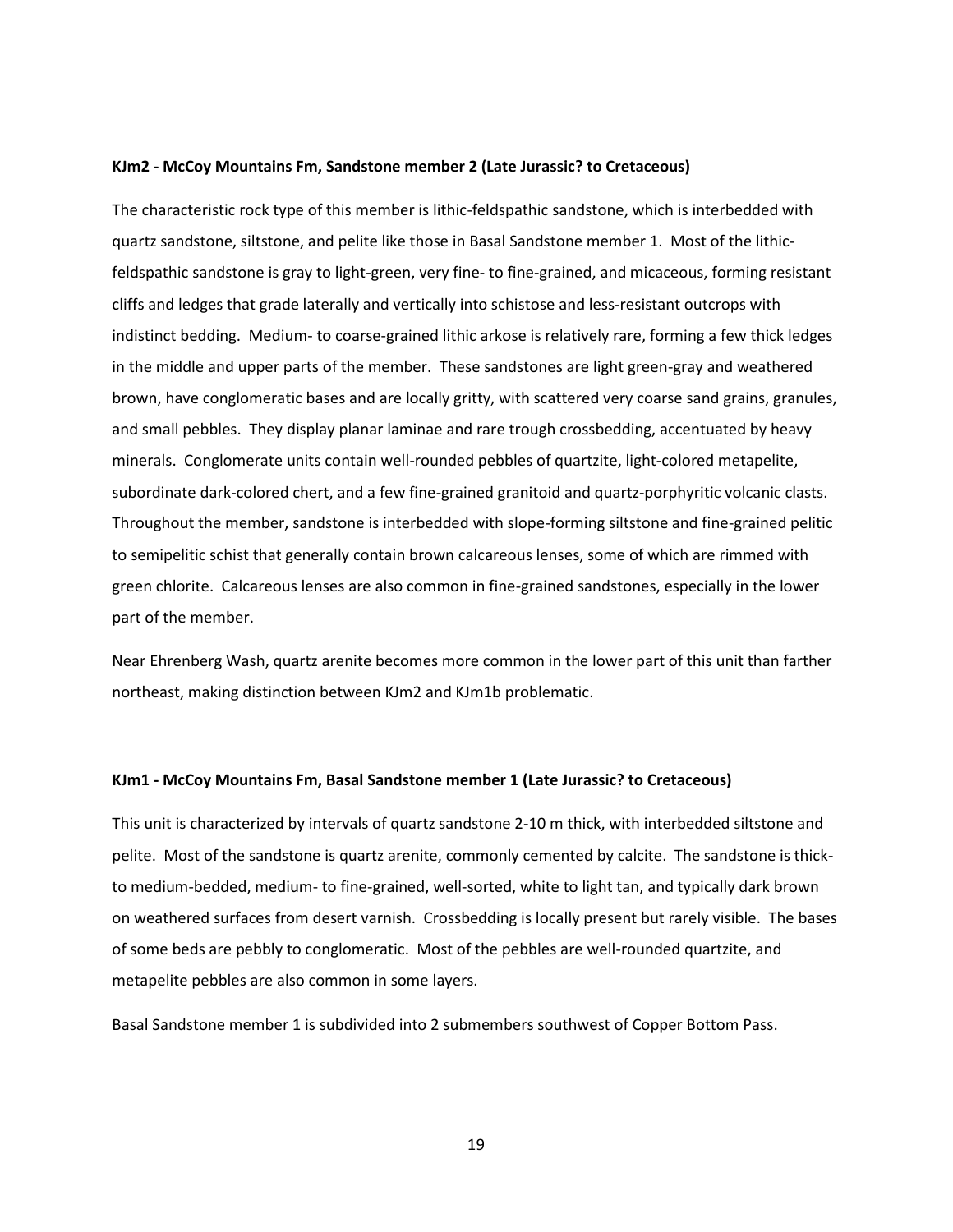# **KJm1b - McCoy Mountains Fm, Basal Sandstone member 1, upper submember (Late Jurassic? to Cretaceous)**

The base of the upper submember of KJm1 is marked by an interval of calcareous pelite and semipelite, with layers of brown carbonate or calcareous siltstone up to several cm thick and platy, fine-grained, calcareous sandstone. This interval is overlain by a thick ledge (>10 m) of quartz arenite with quartzitepebble conglomerate at its base. Above that, ledges of medium- to thick-bedded quartz sandstone are thinner, the sandstone is mostly fine-grained, and intervals of calcareous pelite, semipelite, and siltstone become predominant. Unit KJm1b is gradational to KJm2, with a decrease in quartz arenite up-section concomitant with the appearance of gray to light-green, very fine-grained, micaceous metasandstone. The contact between them is mapped at the top of the uppermost interval 10 m thick in which quartz arenite is predominant; it is mapped with less certainty closer to Ehrenberg Wash.

# **KJm1a - McCoy Mountains Fm, Basal Sandstone member 1, lower submember (Late Jurassic? to Cretaceous)**

This unit is characterized by intervals of quartz sandstone 2-10 m thick composing well over 50 percent of the section, with subordinate interbedded siltstone and pelite.

#### **Dome Rock volcanic assemblage (Middle to Late Jurassic)**

Named the *Dome Rock sequence* by Tosdal et al. (1989), this assemblage includes rhyodacitic to rhyolitic volcanic and volcaniclastic rocks and related shallow-level intrusions.

#### **Jrt - Quartz-sericite metatuff (Late Jurassic)**

White, thin-bedded to laminated, fine-grained quartz-sericite schist layer 2-4 m thick between two mafic lava flows of unit Jvm. Interpreted as a rhyolitic tuff. A sample from this unit was dated by U-Pb LA-ICPMS methods, yielding dates ranging from 216 ± 7 to 152 ± 3 Ma from 48 zircon grains (Johnson et al. in prep). The weighted mean from 32 dates is  $160 \pm 2$  Ma (MSWD = 0.9, probability of fit = 0.64). The interpreted maximum deposition age based on the youngest date is  $152 \pm 3$  Ma.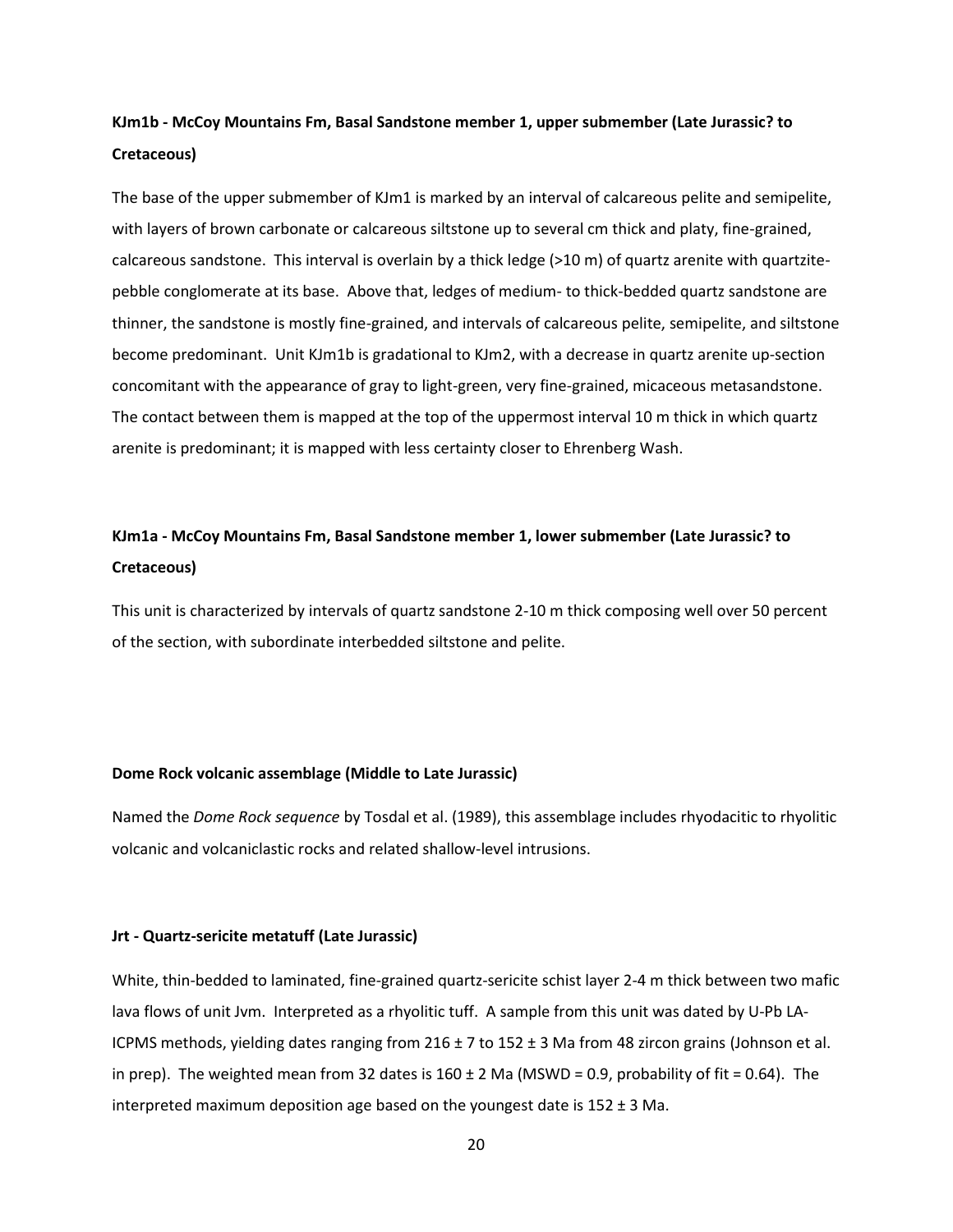#### **Jvm - Metabasalt (Late Jurassic)**

Vesicular and amygdaloidal mafic lava flows containing very sparse, <1mm plagioclase, and rare <<1mm mafic minerals. The unit ranges from weakly or non-foliated metabasite to moderately foliated amphibole schist, with the massive parts corresponding to coherent flow facies and the more schistose varieties representing incoherent, autobreccia, and scoriaceous flow facies.

#### **Jvc - Volcaniclastic rocks (Middle to Late Jurassic)**

Variably schistose rocks derived from volcaniclastic sandstone, ash-fall tuff, and pelite. These include medium- to thick-bedded, medium- to coarse-grained feldspathic sandstone and conglomerate. The sandstone is commonly gritty to pebbly, containing granules and pebbles of feldspar, quartz, felsic volcanic rocks (including quartz-feldspar porphyry), vein quartz, quartzite, argillite, and medium- to coarse-grained granite. The sandstone and conglomerate are interbedded with gray to light-green pelite and semipelite that range from thin- to thick-bedded and are laminated in some intervals. Ash-fall tuff and pumiceous sandstone are white to light gray, composed mostly of sericite and quartz with locally visible feldspar grains, and contain sparse to abundant sericitic lapilli (probably former pumice) as well as a few silicic lithic clasts (some of which contain <1% feldspar phenocrysts). Bedding in the ashfall units is accentuated by heavy-mineral laminae.

#### **Jvr - Feldspar-quartz porphyritic metarhyolite (Middle Jurassic)**

White to light-gray blastoporphyritc schist derived from rhyolite lava flows with 5-15% quartz (<6 mm) and up to 20% feldspar (<5 mm) phenocrysts. Autobreccia texture is locally displayed, characterized by elliptical inclusions up to 20 cm with the same phenocryst assemblage as the host. Locally these rocks contain up to 10% clasts of red rhyodacite or dark-brown porphyritc andesite. Interbeds of fine-grained finely laminated sandstone are also locally present.

Rhyolite from this unit has yielded an age of 170.4 ± 1.2 Ma (Tosdal and Wooden, 2015; U-Pb zircon SHRIMP-RG method).